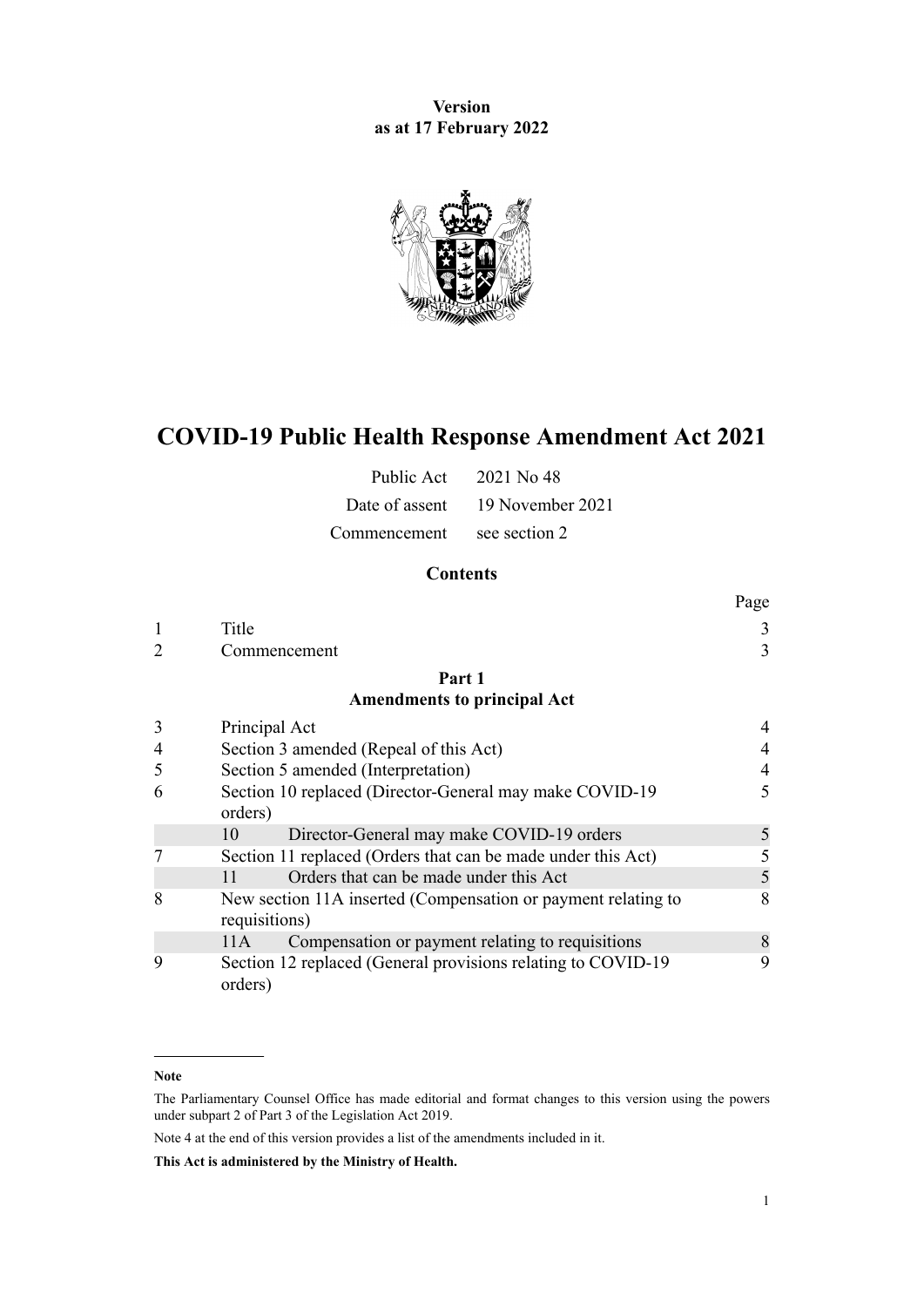|          |            | <b>COVID-19 Public Health Response Amendment Act</b>                                                 | Version as at    |
|----------|------------|------------------------------------------------------------------------------------------------------|------------------|
|          |            | 2021                                                                                                 | 17 February 2022 |
|          |            |                                                                                                      |                  |
|          | 12         | General provisions relating to COVID-19 orders                                                       | 9<br>10          |
| 10<br>11 |            | Section 13 amended (Effect of COVID-19 orders)<br>Section 21 amended (Power to give directions)      | 10               |
| 12       |            | Section 22 amended (Power to close roads and public places and                                       | 11               |
|          |            | stop vehicles)                                                                                       |                  |
| 13       |            | Section 26 replaced (Offences relating to compliance with orders)                                    | 11               |
|          | 26         | Offences and infringement offences                                                                   | 11               |
| 14       | powers)    | Section 27 amended (Offences relating to exercise of enforcement                                     | 12               |
| 15       |            | Section 28 amended (Proceedings for infringement offences)                                           | 12               |
| 16       |            | Section 32B amended (MIQF costs subject to recovery)                                                 | 12               |
| 17       |            | Section 32C amended (Criteria for cost recovery)                                                     | 12               |
| 18       |            | Section 32E amended (Persons in respect of whom prescribed<br>charges payable)                       | 12               |
| 19       |            | Section 32F amended (Exemptions, waivers, and refunds)                                               | 13               |
| 20       |            | Section 32G amended (Payment of charge)                                                              | 13               |
| 21       |            | Section 32H amended (Express authorisation for purpose of<br>section 65K of Public Finance Act 1989) | 13               |
| 22       |            | New subpart 3B of Part 2 inserted                                                                    | 13               |
|          |            | Subpart 3B-Management of MIQFs and other places of                                                   |                  |
|          |            | isolation or quarantine                                                                              |                  |
|          |            | Management of allocations                                                                            |                  |
|          | 32J        | Interpretation                                                                                       | 13               |
|          | 32K        | Chief executive responsible for operation of managed<br>isolation allocation system                  | 14               |
|          | 32L        | Apportionment between allocations                                                                    | 14               |
|          | 32M        | Online allocations                                                                                   | 14               |
|          | 32N        | Offline allocations for individuals and groups                                                       | 14               |
|          | <b>320</b> | Amendment and cancellation of allocations                                                            | 15               |
|          |            | Provisions relating to MIQFs or other places of isolation<br>or quarantine                           |                  |
|          | 32P        | Restrictions on movement within MIQFs or other places<br>of isolation or quarantine                  | 15               |
|          | 32Q        | Chief executive may make rules                                                                       | 16               |
|          | 32R        | Power to hold things                                                                                 | 17               |
|          |            | Complaints process                                                                                   |                  |
|          | 32S        | Complaints process relating to management of MIQFs                                                   | 17               |
|          |            | Information collection                                                                               |                  |
|          | 32T        | Persons in respect of whom charges are payable to<br>provide contact details                         | 18               |
| 23       |            | Section 33 replaced (Regulations)                                                                    | 18               |
|          | 33         | Regulations                                                                                          | 18               |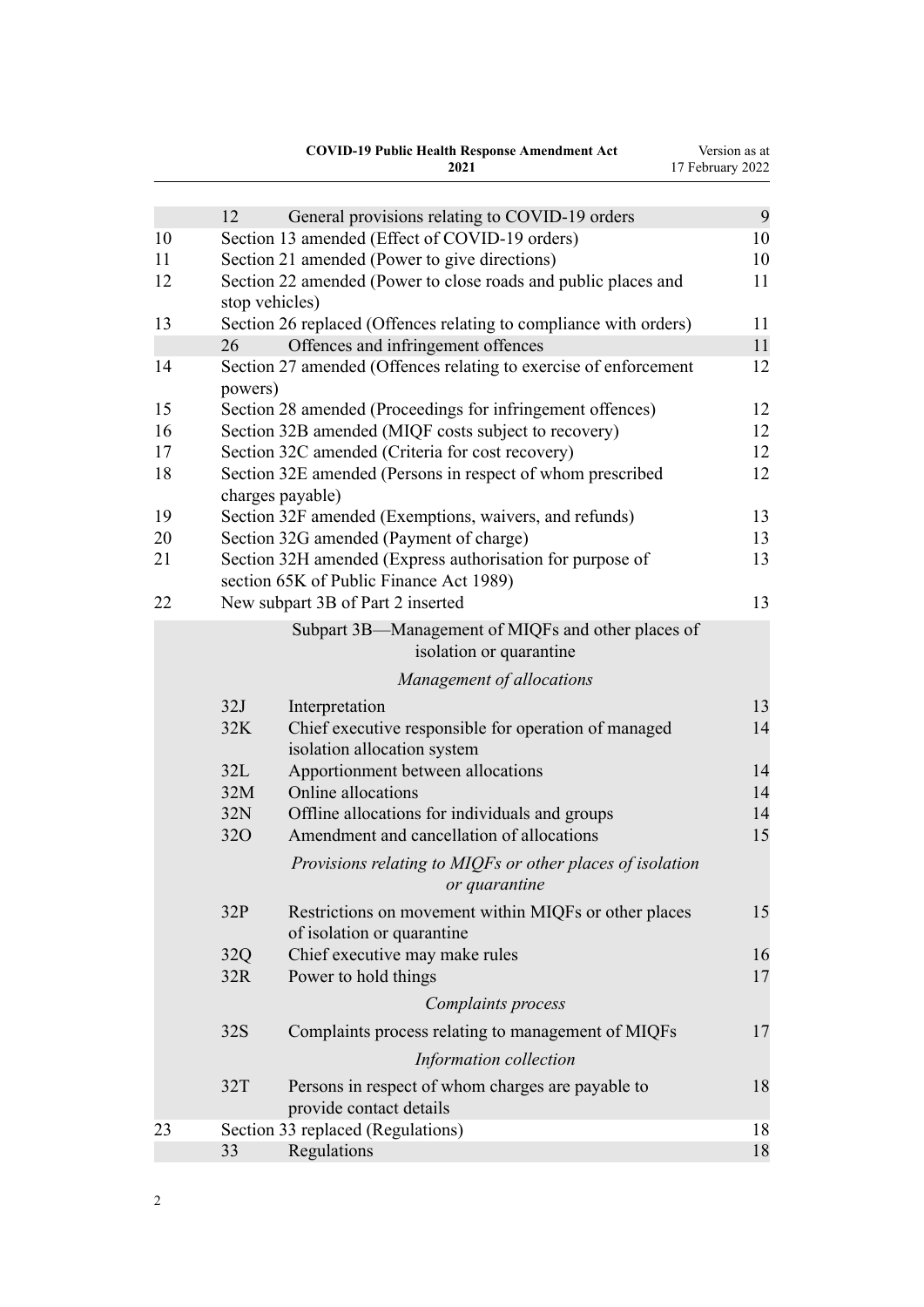<span id="page-2-0"></span>

| Version as at<br>17 February 2022 |               | <b>COVID-19 Public Health Response Amendment Act</b><br>2021    | s <sub>2</sub> |
|-----------------------------------|---------------|-----------------------------------------------------------------|----------------|
|                                   |               |                                                                 |                |
| 24                                |               | Section 33A amended (Regulations relating to cost recovery)     | 19             |
| 25                                |               | New sections 33B and 33C inserted                               | 19             |
|                                   | 33B           | Incorporation of material by reference in COVID-19<br>orders    | 19             |
|                                   | 33C           | Availability and proof of material incorporated by<br>reference | 20             |
| 26                                | information)  | New section 34A inserted (Protection of contact tracing         | 21             |
|                                   | 34A           | Protection of contact tracing information                       | 21             |
| 27                                |               | Schedule 1 amended                                              | 21             |
| 28                                |               | Consequential amendments to secondary legislation               | 21             |
|                                   |               | Part 2                                                          |                |
|                                   |               | <b>Consequential amendment to Summary Proceedings Act 1957</b>  |                |
|                                   |               | <b>Amendment to Summary Proceedings Act 1957</b>                |                |
| 29                                | Principal Act |                                                                 | 22             |
| 30                                |               | Section 2 amended (Interpretation)                              | 22             |
|                                   |               | <b>Schedule 1</b>                                               | 23             |
|                                   |               | <b>New Part 2 inserted into Schedule 1</b>                      |                |
|                                   |               | <b>Schedule 2</b>                                               | 24             |
|                                   |               | <b>Amendments to secondary legislation</b>                      |                |

## **The Parliament of New Zealand enacts as follows:**

#### **1 Title**

This Act is the COVID-19 Public Health Response Amendment Act 2021.

#### **2 Commencement**

- (1) The following provisions come into force on a date appointed by the Governor-General by Order in Council:
	- (a) section  $5(3)$ :
	- (b) [section 7](#page-4-0) (to the extent that it relates to new section 11(2) of the COVID-19 Public Health Response Act 2020):
	- (c) [section 13](#page-10-0) (to the extent that it relates to new section  $26(4)$  of that Act):
	- (d) [section 18](#page-11-0):
	- (e) [section 22](#page-12-0) (to the extent that it relates to new section  $32Q(1)(c)$  of that Act).
- (2) The rest of this Act comes into force on the day after Royal assent.
- (3) An Order in Council made under this section is secondary legislation (*see* [Part](http://legislation.govt.nz/pdflink.aspx?id=DLM7298343) [3](http://legislation.govt.nz/pdflink.aspx?id=DLM7298343) of the Legislation Act 2019 for publication requirements).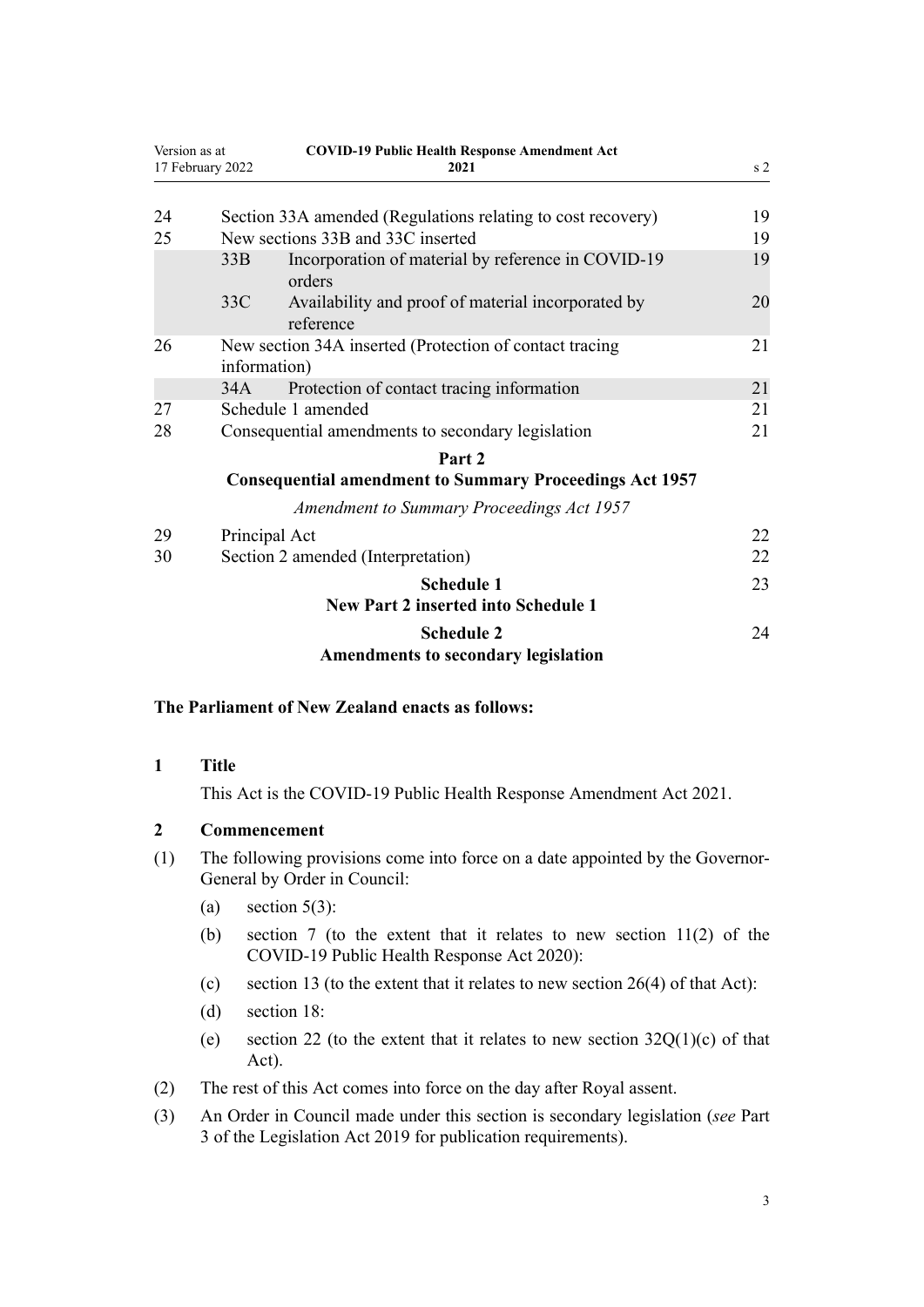<span id="page-3-0"></span>

| Legislation Act 2019 reguirements for secondary legislation made under this section |                                                                             |
|-------------------------------------------------------------------------------------|-----------------------------------------------------------------------------|
| it in the Gazette                                                                   |                                                                             |
| The Minister must present it to the House of<br>Representatives                     | LA19 s 114                                                                  |
| It may be disallowed by the House of Representatives                                | LA19 ss 115, 116                                                            |
| This note is not part of the Act.                                                   |                                                                             |
|                                                                                     | PCO must publish it on the legislation website and notify $LA19 s 69(1)(c)$ |

Section 2(1): sections 5(3), 7, 13, and 22 (to the extent specified) brought into force, on 4 December 2021, by [clause 2](http://legislation.govt.nz/pdflink.aspx?id=LMS600794) of the COVID-19 Public Health Response Amendment Act 2021 Commencement Order 2021 (SL 2021/392).

Section 2(1)(d): section 18 brought into force, on 17 February 2022, by [clause 2](http://legislation.govt.nz/pdflink.aspx?id=LMS639471) of the COVID-19 Public Health Response Amendment Act 2021 Commencement Order 2022 (SL 2022/18).

# **Part 1**

## **Amendments to principal Act**

## **3 Principal Act**

This Part amends the [COVID-19 Public Health Response Act 2020.](http://legislation.govt.nz/pdflink.aspx?id=LMS344121)

## **4 Section 3 amended (Repeal of this Act)**

Replace [section 3\(3\)](http://legislation.govt.nz/pdflink.aspx?id=LMS344600) with:

(3) If not repealed sooner under subsection (1), this Act is repealed on the close of 13 May 2023.

## **5 Section 5 amended (Interpretation)**

- (1) In [section 5\(1\)](http://legislation.govt.nz/pdflink.aspx?id=LMS344170), repeal the definition of **MBIE**.
- (2) In [section 5\(1\)](http://legislation.govt.nz/pdflink.aspx?id=LMS344170), insert in their appropriate alphabetical order:

**chief executive** means the chief executive of the responsible agency

**other place of isolation or quarantine** means a place of isolation or quaran‐ tine designated under a COVID-19 order that is not an MIQF

**responsible agency** means the department of the public service or agency or entity that, with the authority of the Prime Minister, is responsible for the administration of MIQFs

**room**, in relation to an MIQF, other place of isolation or quarantine, or a place of self-isolation or quarantine, means the area allocated to a person for the pur‐ pose of undertaking isolation or quarantine, including 1 or more rooms and any outdoor space such as a garden or balcony

(3) In [section 5\(1\)](http://legislation.govt.nz/pdflink.aspx?id=LMS344170), insert in its appropriate alphabetical order:

**infringement fee**, in relation to an infringement offence, means the infringement fee for the offence specified in section  $26(4)(a)$  or prescribed by regulations

(4) In [section 5\(1\)](http://legislation.govt.nz/pdflink.aspx?id=LMS344170), repeal the definition of **relevant Minister**.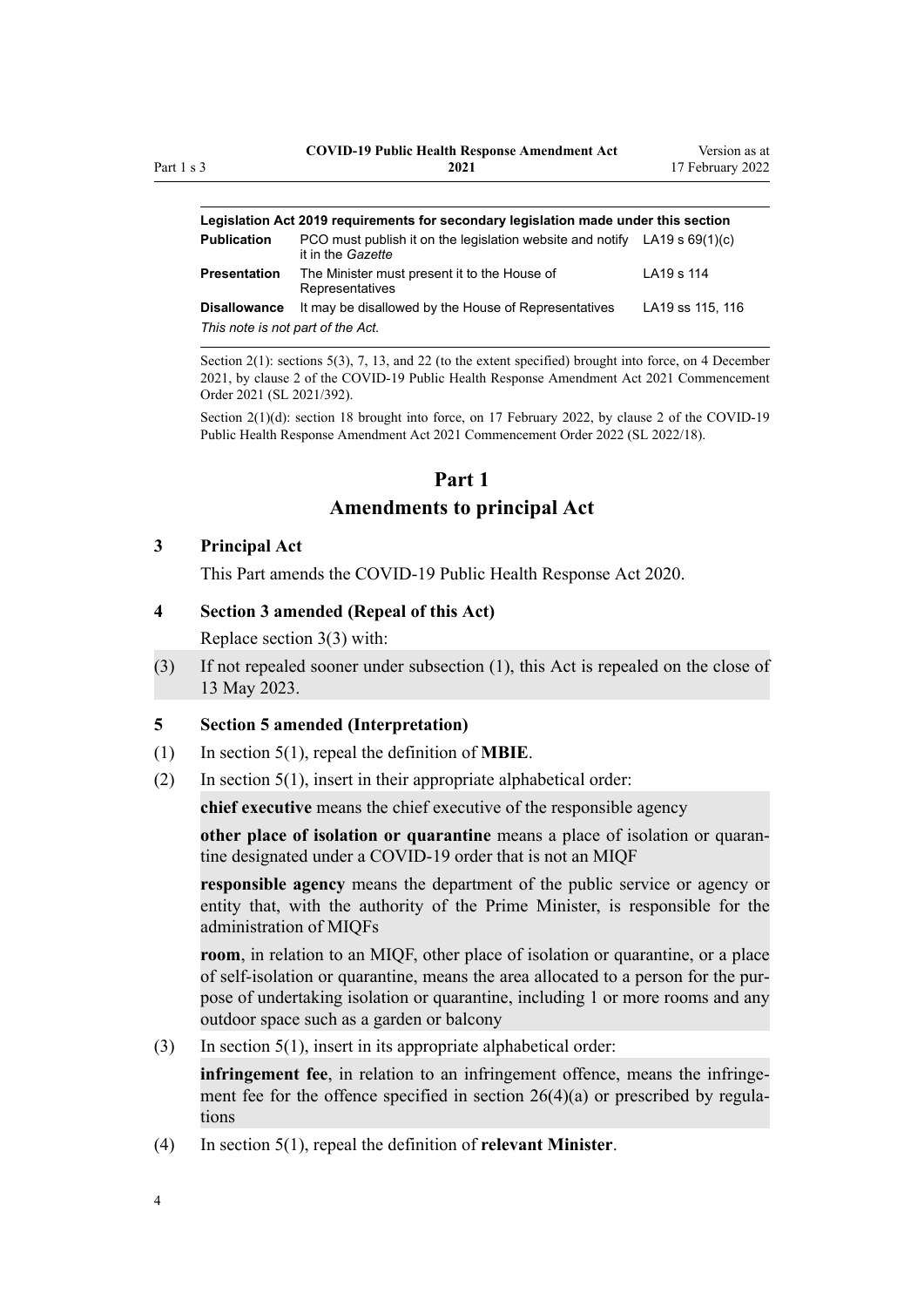## <span id="page-4-0"></span>**6 Section 10 replaced (Director-General may make COVID-19 orders)** Replace [section 10](http://legislation.govt.nz/pdflink.aspx?id=LMS344176) with:

#### **10 Director-General may make COVID-19 orders**

The Director-General may make a COVID-19 order in accordance with the fol‐ lowing provisions:

- (a) the order may apply only within boundaries described in the order that—
	- (i) are relevant to the circumstances addressed by the order; and
	- (ii) are described in a practical way, whether by reference to roads, geographical features (such as rivers or ranges), or in any other way that enables the boundaries to be readily ascertained; and
- (b) the Director-General must be satisfied that the order—
	- (i) is urgently needed to prevent or contain the outbreak or spread of COVID-19; and
	- (ii) is the most appropriate way of addressing those matters at the time; and
- (c) the Director-General must be satisfied that the order does not limit or is a justified limit on the rights and freedoms in the New Zealand Bill of Rights Act 1990; and
- (d) the Director-General must be satisfied that the order is appropriate to achieve the purpose of this Act.

#### **7 Section 11 replaced (Orders that can be made under this Act)**

Replace [section 11](http://legislation.govt.nz/pdflink.aspx?id=LMS344177) with:

#### **11 Orders that can be made under this Act**

- (1) The Minister or the Director-General may, in accordance with section 9 or 10 (as the case may be), make an order under this section for 1 or more of the fol‐ lowing purposes:
	- (a) to require persons to refrain from taking any specified actions or to take any specified actions, or comply with any specified measures, so as to contribute or be likely to contribute to either or both of the following:
		- (i) preventing, containing, reducing, controlling, managing, eliminat‐ ing, or limiting the risk of the outbreak or spread of COVID-19:
		- (ii) avoiding, mitigating, or remedying the actual or potential adverse public health effects of the outbreak of COVID-19 (whether direct or indirect):
	- (b) by way of example under paragraph (a), requiring persons to do any of the following: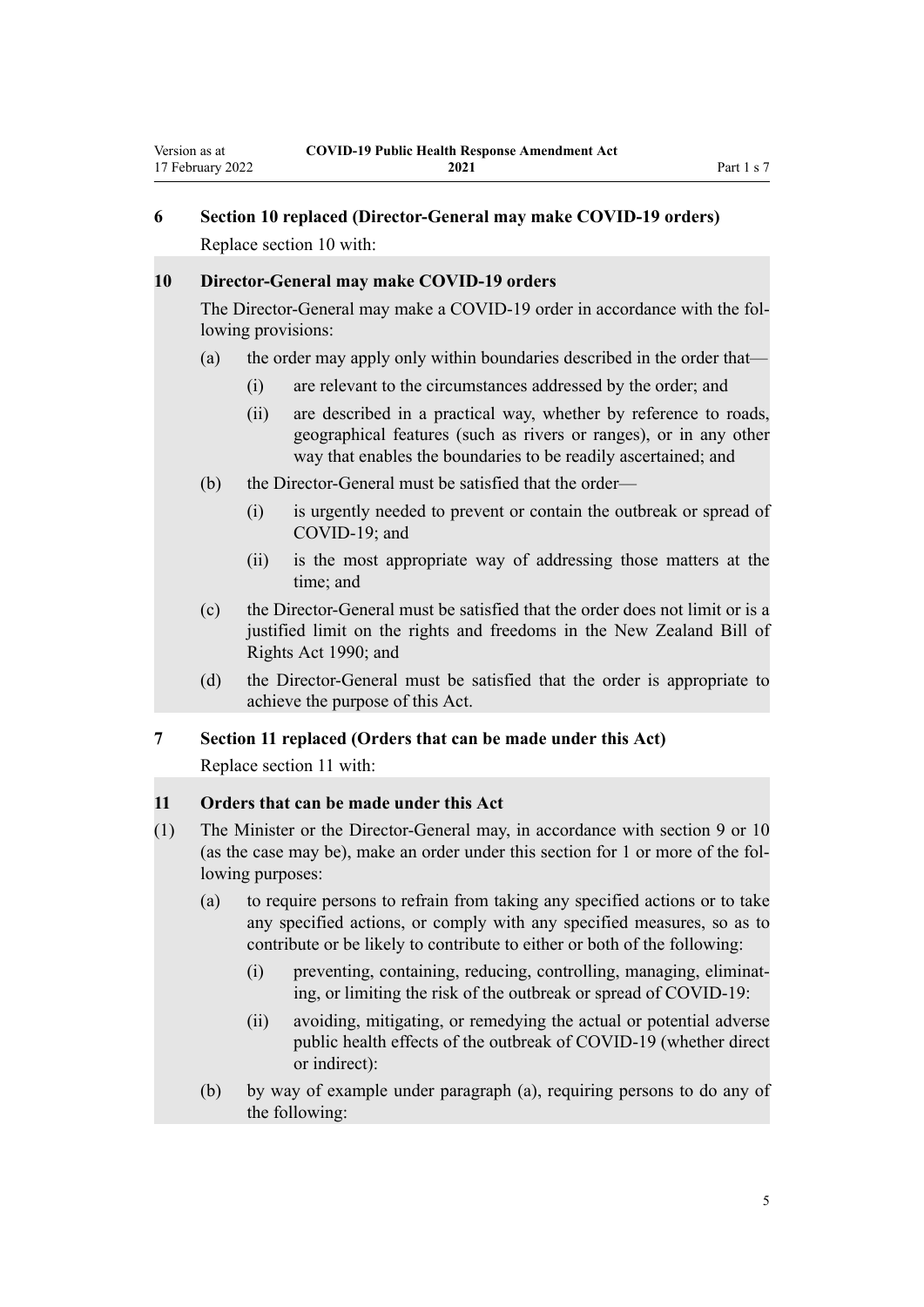|     | (i)    | stay in any specified place or refrain from going to any specified                                                                                                                                                                                                                                                                                                                                                                                 |
|-----|--------|----------------------------------------------------------------------------------------------------------------------------------------------------------------------------------------------------------------------------------------------------------------------------------------------------------------------------------------------------------------------------------------------------------------------------------------------------|
|     |        | place:                                                                                                                                                                                                                                                                                                                                                                                                                                             |
|     | (ii)   | refrain from associating with specified persons:                                                                                                                                                                                                                                                                                                                                                                                                   |
|     | (iii)  | stay physically distant from any persons in any specified way:                                                                                                                                                                                                                                                                                                                                                                                     |
|     | (iv)   | refrain from travelling to or from any specified area:                                                                                                                                                                                                                                                                                                                                                                                             |
|     | (v)    | refrain from carrying out specified activities (for example, busi-<br>ness activities involving close personal contact) or carry out speci-<br>fied activities only in any specified way or in compliance with<br>specified measures:                                                                                                                                                                                                              |
|     | (vi)   | be isolated or quarantined in any specified place or in any speci-<br>fied way:                                                                                                                                                                                                                                                                                                                                                                    |
|     | (vii)  | refrain from participating in gatherings of any specified kind, in<br>any specified place, or in specified circumstances:                                                                                                                                                                                                                                                                                                                          |
|     | (viii) | report for and undergo a medical examination or testing of any<br>kind, and at any place or time, specified and in any specified way<br>or specified circumstances:                                                                                                                                                                                                                                                                                |
|     | (ix)   | provide, in specified circumstances or in any specified way, any<br>information necessary for the purpose of contact tracing:                                                                                                                                                                                                                                                                                                                      |
|     | (x)    | satisfy any specified criteria before entering New Zealand from a<br>place outside New Zealand, which may include being registered to<br>enter an MIQF on arrival in New Zealand:                                                                                                                                                                                                                                                                  |
| (c) |        | in relation to an MIQF, other place of isolation or quarantine, or a place<br>of self-isolation or quarantine, to require specified actions to be taken, or<br>require compliance with any specified measures, for the purpose of man-<br>aging the movement of people to, from, and within the MIQF, other<br>place of isolation or quarantine, or place of self-isolation or quarantine,<br>including (without limitation) any of the following: |
|     | (i)    | giving directions that relate to the movement of people to, from,<br>and within the MIQF, other place of isolation or quarantine, or<br>place of self-isolation or quarantine:                                                                                                                                                                                                                                                                     |
|     | (ii)   | imposing restrictions and conditions that relate to the movement<br>of people to, from, and within the MIQF, other place of isolation<br>or quarantine, or place of self-isolation or quarantine:                                                                                                                                                                                                                                                  |
|     | (iii)  | permitting people to leave their rooms in the MIQF, other place of<br>isolation or quarantine, or place of self-isolation or quarantine in<br>accordance with any requirements or conditions specified in the<br>order:                                                                                                                                                                                                                            |
| (d) |        | in relation to any places, premises, craft, vehicles, or other things, to<br>require specified actions to be taken, require compliance with any speci-                                                                                                                                                                                                                                                                                             |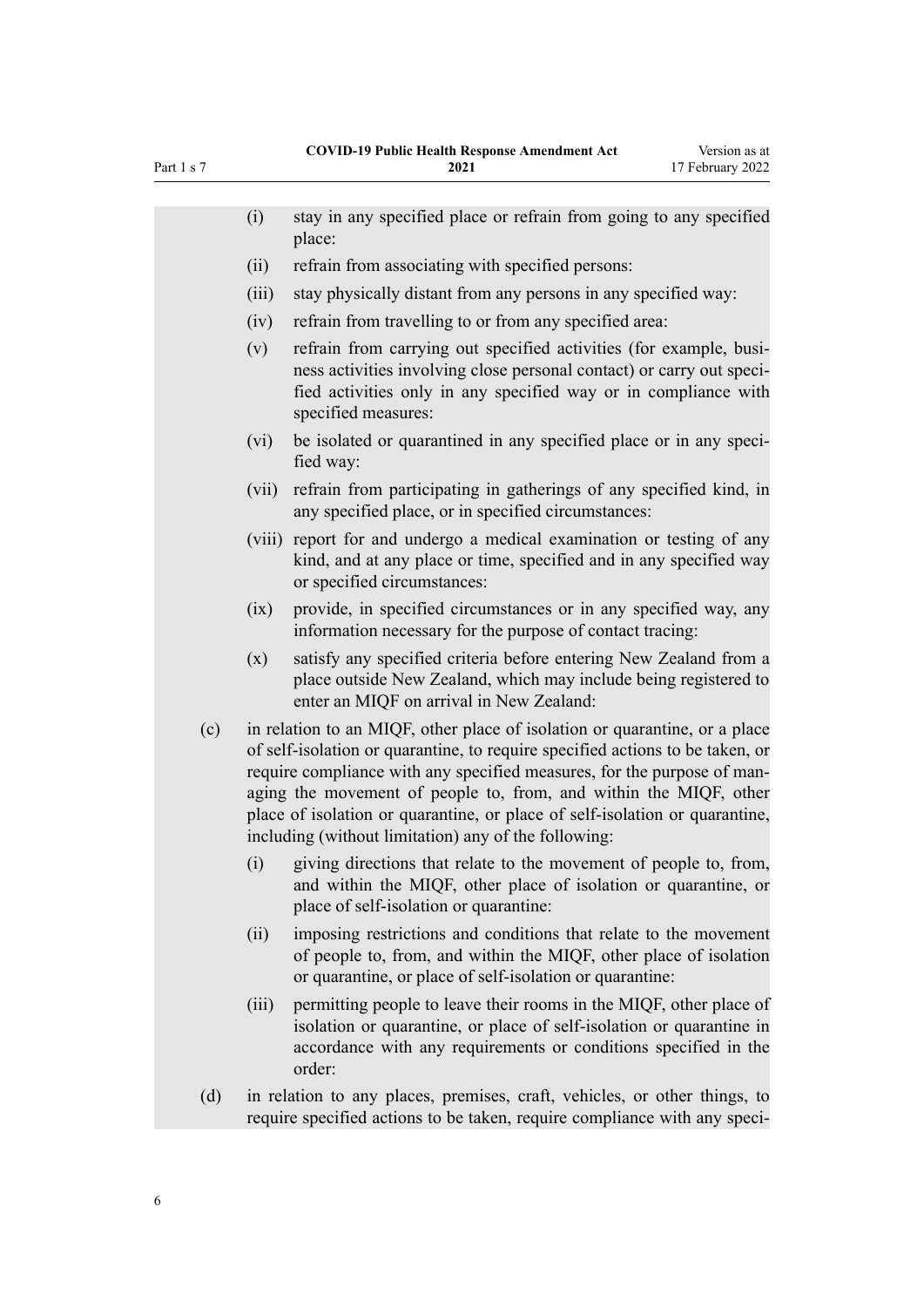|      | fied measures, or impose specified prohibitions, so as to contribute or be<br>likely to contribute to either or both of the following:                                                                                               |
|------|--------------------------------------------------------------------------------------------------------------------------------------------------------------------------------------------------------------------------------------|
| (i)  | preventing, containing, reducing, controlling, managing, eliminat-<br>ing, or limiting the risk of the outbreak or spread of COVID-19:                                                                                               |
| (ii) | avoiding, mitigating, or remedying the actual or potential adverse<br>public health effects of the outbreak of COVID-19 (whether direct<br>or indirect):                                                                             |
| (e)  | by way of example under paragraph (d), doing any of the following:                                                                                                                                                                   |
| (i)  | requiring any places, premises, craft, vehicles, or other things to<br>be closed or only open if specified measures are complied with:                                                                                               |
| (ii) | prohibiting any craft, vehicles, or other things from entering any<br>port or place, or permitting the entry of any craft, vehicles, or<br>other things into any port or place only if specified measures are<br>complied with:      |
|      | prohibiting gatherings of any specified kind in any specified pla-<br>(iii)<br>ces or premises, or in any specified circumstances:                                                                                                   |
|      | requiring any places, premises, craft, vehicles, or other things to<br>(iv)<br>be isolated, quarantined, or disinfected in any specified way or<br>specified circumstances:                                                          |
| (v)  | requiring the testing of any places, premises, craft, vehicles, or<br>other things in any specified way or specified circumstances:                                                                                                  |
| (f)  | in relation to laboratories that undertake COVID-19 testing, by-                                                                                                                                                                     |
| (i)  | setting quality control measures and minimum standards:                                                                                                                                                                              |
| (ii) | requiring COVID-19 test results to be reported to the Director-<br>General's public health national testing repository:                                                                                                              |
|      | (iii)<br>managing the supply of testing consumables (such as reagents and<br>swabs) used by the laboratories:                                                                                                                        |
|      | providing differently for different classes of testing laboratories<br>(iv)<br>(for example, different provisions for laboratories depending on<br>whether they are funded publicly or privately):                                   |
| (g)  | requiring the owner or any person in charge of a specified laboratory that<br>undertakes COVID-19 testing to-                                                                                                                        |
| (i)  | deliver or use, in accordance with directions given under the<br>order, specified quantities of COVID-19 testing consumables that<br>the Minister considers necessary for the purposes of the public<br>health response to COVID-19: |
|      | undertake COVID 10 testing solely for the nurness of the public<br>$\lim$                                                                                                                                                            |

(ii) undertake COVID-19 testing solely for the purposes of the public health response to COVID-19 while subject to the order, whether or not the laboratory is contracted by the Crown for that purpose.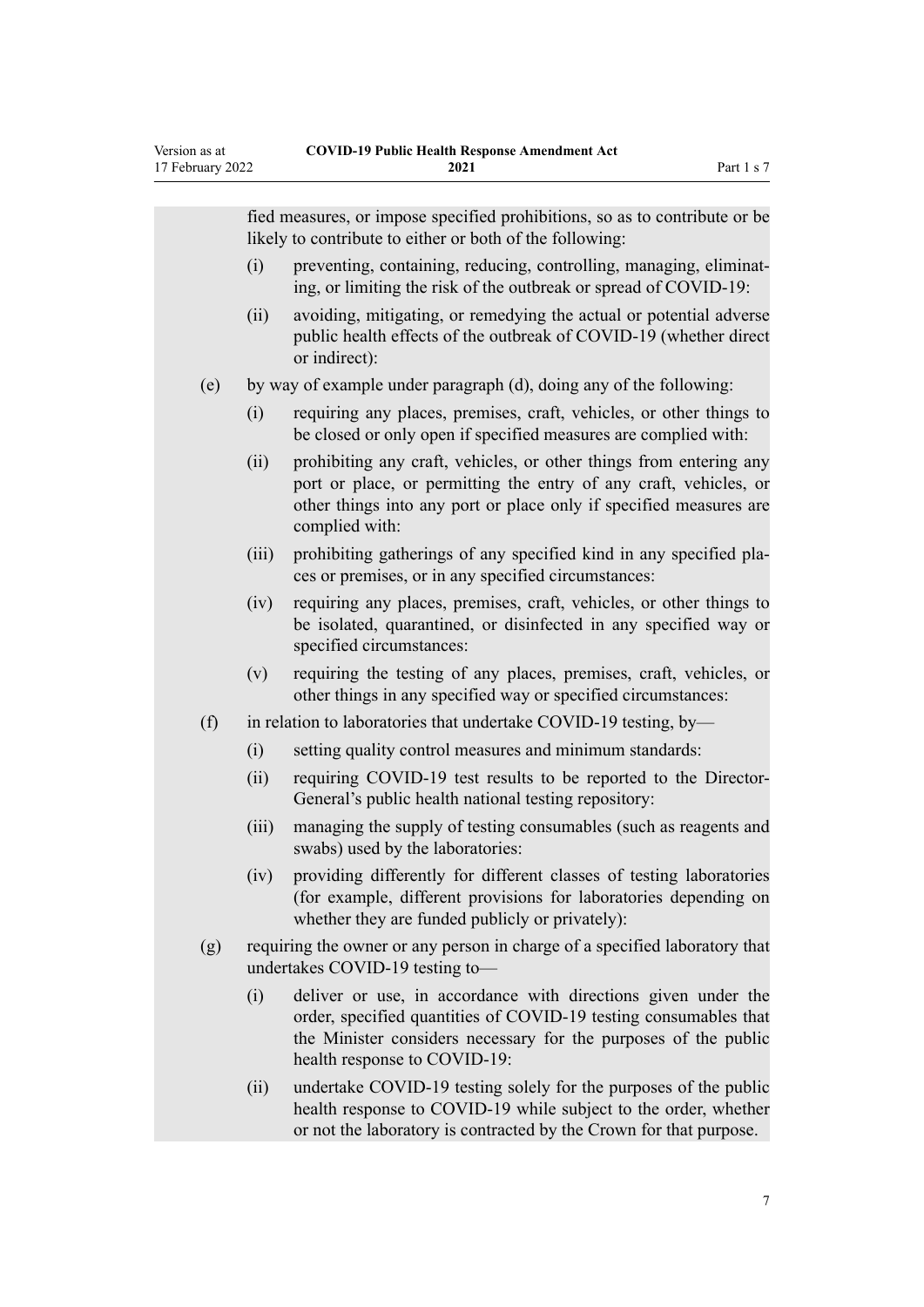<span id="page-7-0"></span>

| (2) | An order made by the Minister may specify which breaches of an order made<br>by the Minister or the Director-General are infringement offences for the pur-<br>poses of section 26(3), and may specify that a breach of an order is a particular<br>class of infringement offence (with the corresponding penalties) for the pur-<br>poses of regulations made under section $33(1)(b)$ . |                                                                                                                                                                                                                                     |                              |  |  |
|-----|-------------------------------------------------------------------------------------------------------------------------------------------------------------------------------------------------------------------------------------------------------------------------------------------------------------------------------------------------------------------------------------------|-------------------------------------------------------------------------------------------------------------------------------------------------------------------------------------------------------------------------------------|------------------------------|--|--|
| (3) | For the purposes of this section and section 12, things includes animals, goods,<br>businesses, records, equipment, and supplies.                                                                                                                                                                                                                                                         |                                                                                                                                                                                                                                     |                              |  |  |
| (4) | accordingly.                                                                                                                                                                                                                                                                                                                                                                              | All goods prohibited from import under a COVID-19 order are deemed to be<br>included among goods prohibited from import under section 96 of the Customs<br>and Excise Act 2018, and the provisions of that Act apply to those goods |                              |  |  |
| (5) |                                                                                                                                                                                                                                                                                                                                                                                           | A COVID-19 order is secondary legislation (see Part 3 of the Legislation Act<br>2019 for publication requirements).                                                                                                                 |                              |  |  |
| (6) |                                                                                                                                                                                                                                                                                                                                                                                           | If a COVID-19 order authorises the Director-General or chief executive to do<br>anything specified in section $12(1)(d)$ by notice,—                                                                                                |                              |  |  |
|     | (a)                                                                                                                                                                                                                                                                                                                                                                                       | the notice is secondary legislation (see Part 3 of the Legislation Act 2019<br>for publication requirements), unless it applies only to 1 or more named<br>persons or things; and                                                   |                              |  |  |
|     | the order must contain a statement to that effect.<br>(b)                                                                                                                                                                                                                                                                                                                                 |                                                                                                                                                                                                                                     |                              |  |  |
|     |                                                                                                                                                                                                                                                                                                                                                                                           | Legislation Act 2019 requirements for secondary legislation referred to in subsection (5)                                                                                                                                           |                              |  |  |
|     | <b>Publication</b>                                                                                                                                                                                                                                                                                                                                                                        | PCO must publish it on the legislation website and notify $LA19 s 69(1)(c)$<br>it in the Gazette                                                                                                                                    |                              |  |  |
|     | <b>Presentation</b>                                                                                                                                                                                                                                                                                                                                                                       | The Minister must present it to the House of<br>Representatives                                                                                                                                                                     | LA19 s 114                   |  |  |
|     | <b>Disallowance</b><br>This note is not part of the Act.                                                                                                                                                                                                                                                                                                                                  | It may be disallowed by the House of Representatives                                                                                                                                                                                | LA19 ss 115, 116             |  |  |
|     |                                                                                                                                                                                                                                                                                                                                                                                           | Legislation Act 2019 requirements for secondary legislation referred to in subsection (6)(a)                                                                                                                                        |                              |  |  |
|     | <b>Publication</b>                                                                                                                                                                                                                                                                                                                                                                        | The maker must publish it in accordance with the<br>Legislation (Publication) Regulations 2021, unless it is<br>published by PCO                                                                                                    | LA19 ss 69, 73,<br>74(1)(aa) |  |  |
|     | <b>Presentation</b>                                                                                                                                                                                                                                                                                                                                                                       | The Minister must present it to the House of<br>Representatives, unless it is excluded by section 114(2)<br>of the Legislation Act 2019                                                                                             | LA19 s 114                   |  |  |
|     | <b>Disallowance</b>                                                                                                                                                                                                                                                                                                                                                                       | It may be disallowed by the House of Representatives,<br>unless it is excluded by section 115 of the Legislation Act<br>2019                                                                                                        | LA19 ss 115, 116             |  |  |
|     | This note is not part of the Act.                                                                                                                                                                                                                                                                                                                                                         |                                                                                                                                                                                                                                     |                              |  |  |

## **8 New section 11A inserted (Compensation or payment relating to requisitions)**

After [section 11,](http://legislation.govt.nz/pdflink.aspx?id=LMS344177) insert:

## **11A Compensation or payment relating to requisitions**

(1) This section applies if an order is made under section  $11(1)(g)$ .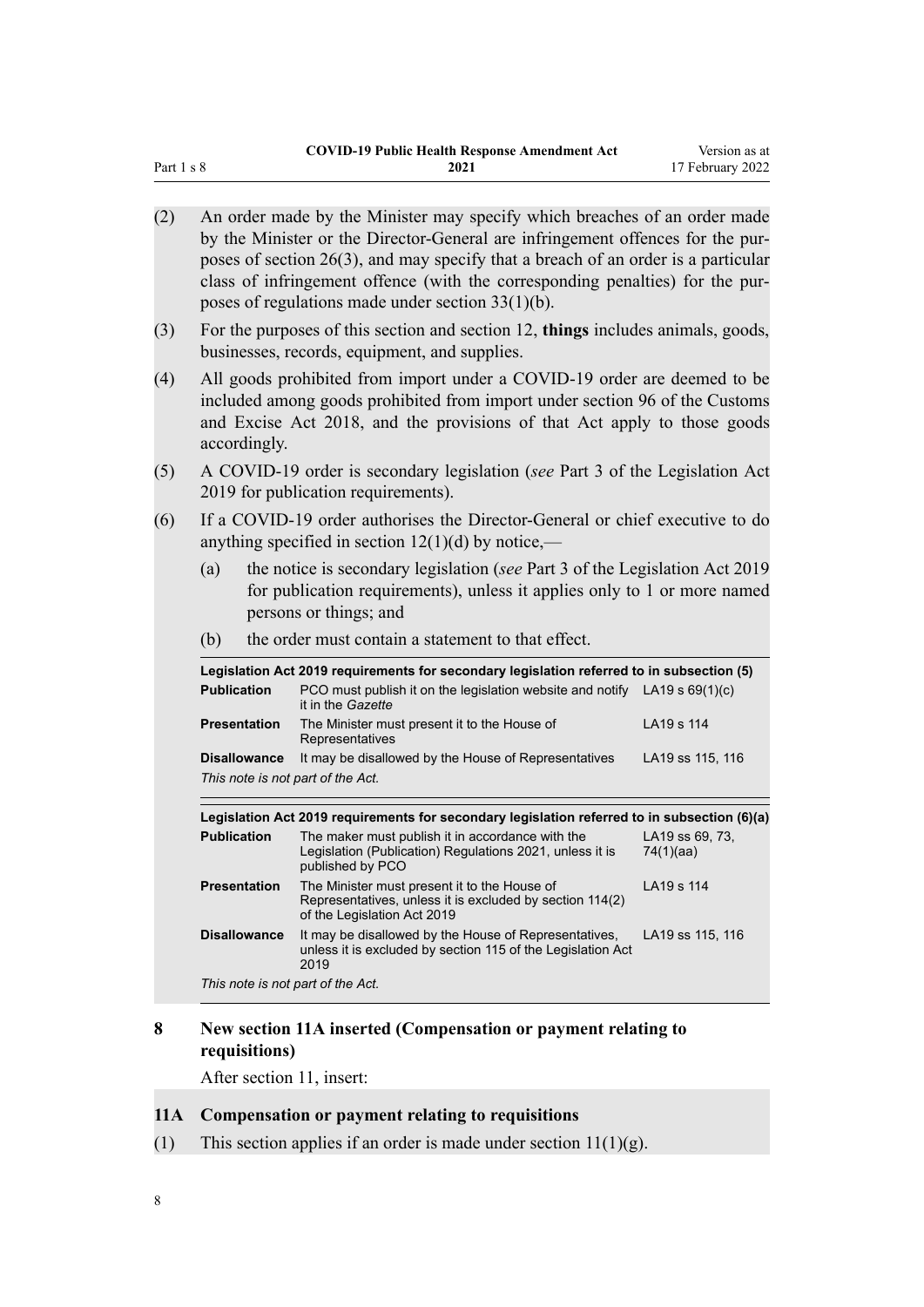- <span id="page-8-0"></span>testing consumables is entitled to receive compensation from the Crown at the market rate for the consumables requisitioned.
- (3) The owner of a testing laboratory required to undertake COVID-19 testing solely for the purposes of the public health response to COVID-19 is entitled to be paid by the Crown for its services at the market rate for those services.
- (4) All questions and disputes relating to claims for compensation or payment under this section must be heard and determined by the District Court, whose decision is final.

# **9 Section 12 replaced (General provisions relating to COVID-19 orders)** Replace [section 12](http://legislation.govt.nz/pdflink.aspx?id=LMS344178) with:

## **12 General provisions relating to COVID-19 orders**

- (1) A COVID-19 order may—
	- (a) impose different measures, including requirements, restrictions, direc‐ tions, and conditions, for different circumstances and different classes of persons, places, premises, craft, vehicles, or other things:
	- $(b)$  apply,—
		- (i) in relation to persons, generally to all persons in New Zealand or to any person or specified class of persons in New Zealand:
		- (ii) in relation to places, premises, craft, vehicles, or other things, to any class or to all of them:
		- (iii) in relation to anything else,—
			- (A) generally throughout New Zealand:
			- (B) in any area, however described:
	- (c) provide that any provision of a COVID-19 order (even if the provision is beneficial) does not apply in any specified circumstances, in any specified way, or to any specified persons, places, premises, craft, vehicles, or other things, or to any specified class of persons, places, premises, craft, vehicles, or other things:
	- (d) authorise the Director-General or the chief executive, subject to any criteria or conditions specified in the order, to do any of the following things by written notice:
		- (i) specify, determine, designate, define, or approve any matters, impose conditions, or give directions, required for the operation of a provision of a COVID-19 order, including matters that affect or determine the application, operation, or scope of a provision:
		- (ii) determine that any provision of a COVID-19 order (even if the provision is beneficial) does not apply in any specified circumstances, in any specified way, or to any specified persons, places,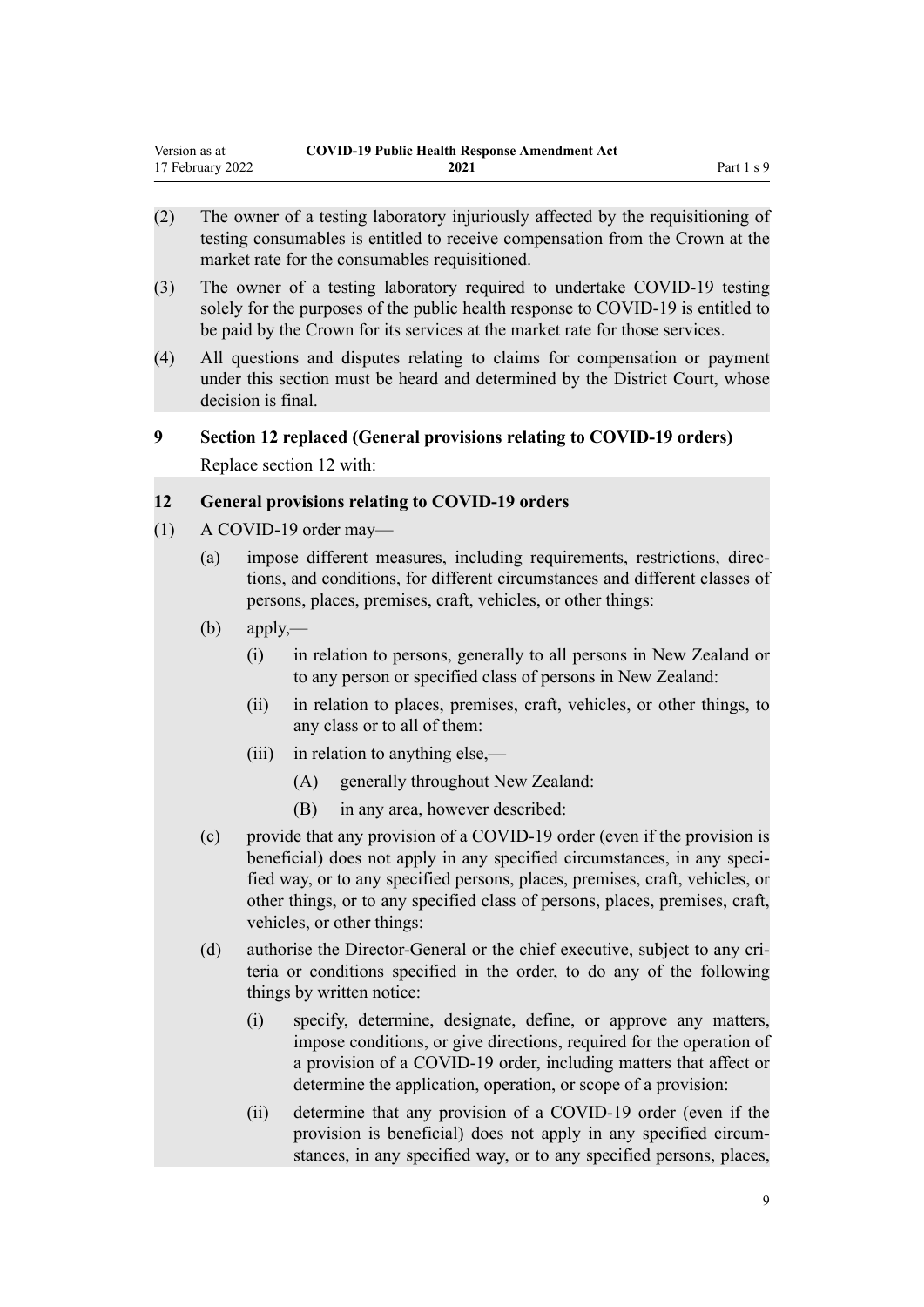|     |                                                                                                                                                                                                                                                                                                       |      | premises, craft, vehicles, or other things, or to any specified class<br>of persons, places, premises, craft, vehicles, or other things:                                                                                                                                        |  |  |
|-----|-------------------------------------------------------------------------------------------------------------------------------------------------------------------------------------------------------------------------------------------------------------------------------------------------------|------|---------------------------------------------------------------------------------------------------------------------------------------------------------------------------------------------------------------------------------------------------------------------------------|--|--|
|     | (e)                                                                                                                                                                                                                                                                                                   |      | if any thing can be prohibited under section 11, permit that thing but<br>only subject to specified conditions.                                                                                                                                                                 |  |  |
| (2) | However, a COVID-19 order-                                                                                                                                                                                                                                                                            |      |                                                                                                                                                                                                                                                                                 |  |  |
|     | (a)<br>may not apply only to a specific individual:                                                                                                                                                                                                                                                   |      |                                                                                                                                                                                                                                                                                 |  |  |
|     | (b)                                                                                                                                                                                                                                                                                                   |      | if made by the Director-General, may apply only within the boundaries<br>described under section $10(a)$ :                                                                                                                                                                      |  |  |
|     | (c)                                                                                                                                                                                                                                                                                                   |      | may not be made under section $11(1)(e)(i)$ in relation to-                                                                                                                                                                                                                     |  |  |
|     |                                                                                                                                                                                                                                                                                                       | (i)  | any premises that are, or any part of any premises that is, used<br>solely as a private dwellinghouse:                                                                                                                                                                          |  |  |
|     |                                                                                                                                                                                                                                                                                                       | (ii) | any premises that are, or are part of, a prison (within the meaning<br>of section $3(1)$ of the Corrections Act 2004):                                                                                                                                                          |  |  |
|     | (d)                                                                                                                                                                                                                                                                                                   |      | may not be made under section $11(1)(e)(i)$ or (iii) in relation to-                                                                                                                                                                                                            |  |  |
|     |                                                                                                                                                                                                                                                                                                       | (i)  | any premises within the parliamentary precincts (within the mean-<br>ing of section 3 of the Parliamentary Service Act 2000):                                                                                                                                                   |  |  |
|     |                                                                                                                                                                                                                                                                                                       | (ii) | any premises whose principal or only use is as a courtroom or<br>Judge's chambers or a court registry.                                                                                                                                                                          |  |  |
| (3) |                                                                                                                                                                                                                                                                                                       |      | If a COVID-19 order or a notice referred to in subsection $(1)(d)$ disapplies a<br>provision or requirement of an order, subject to compliance with a stated condi-<br>tion, a person who breaches the condition must be treated as breaching that<br>provision or requirement. |  |  |
| (4) | For the purposes of subsection $(1)(c)$ and $(d)$ , it does not matter how the disap-<br>plication of a provision of a COVID-19 order is expressed (for example, it may<br>be expressed as an exemption, an exclusion, or an authority to do something<br>that is otherwise prohibited by the order). |      |                                                                                                                                                                                                                                                                                 |  |  |
| 10  |                                                                                                                                                                                                                                                                                                       |      | Section 13 amended (Effect of COVID-19 orders)                                                                                                                                                                                                                                  |  |  |
|     | Replace section $13(1)(b)$ with:                                                                                                                                                                                                                                                                      |      |                                                                                                                                                                                                                                                                                 |  |  |
|     | it confers a discretion on any person, or allows any matter or thing to be<br>(b)<br>granted, specified, determined, designated, defined, approved, or disap-<br>plied by any person, or allows a person to impose conditions or give<br>directions, whether or not there are prescribed criteria.    |      |                                                                                                                                                                                                                                                                                 |  |  |
| 11  |                                                                                                                                                                                                                                                                                                       |      | <b>Section 21 amended (Power to give directions)</b>                                                                                                                                                                                                                            |  |  |
| (1) | $32Q$ ".                                                                                                                                                                                                                                                                                              |      | In section 21, after "a COVID-19 order", insert "or a rule made under section                                                                                                                                                                                                   |  |  |
| (2) |                                                                                                                                                                                                                                                                                                       |      | In section $21(a)$ , after "the order", insert "or rule".                                                                                                                                                                                                                       |  |  |

<span id="page-9-0"></span>Part 1 s 10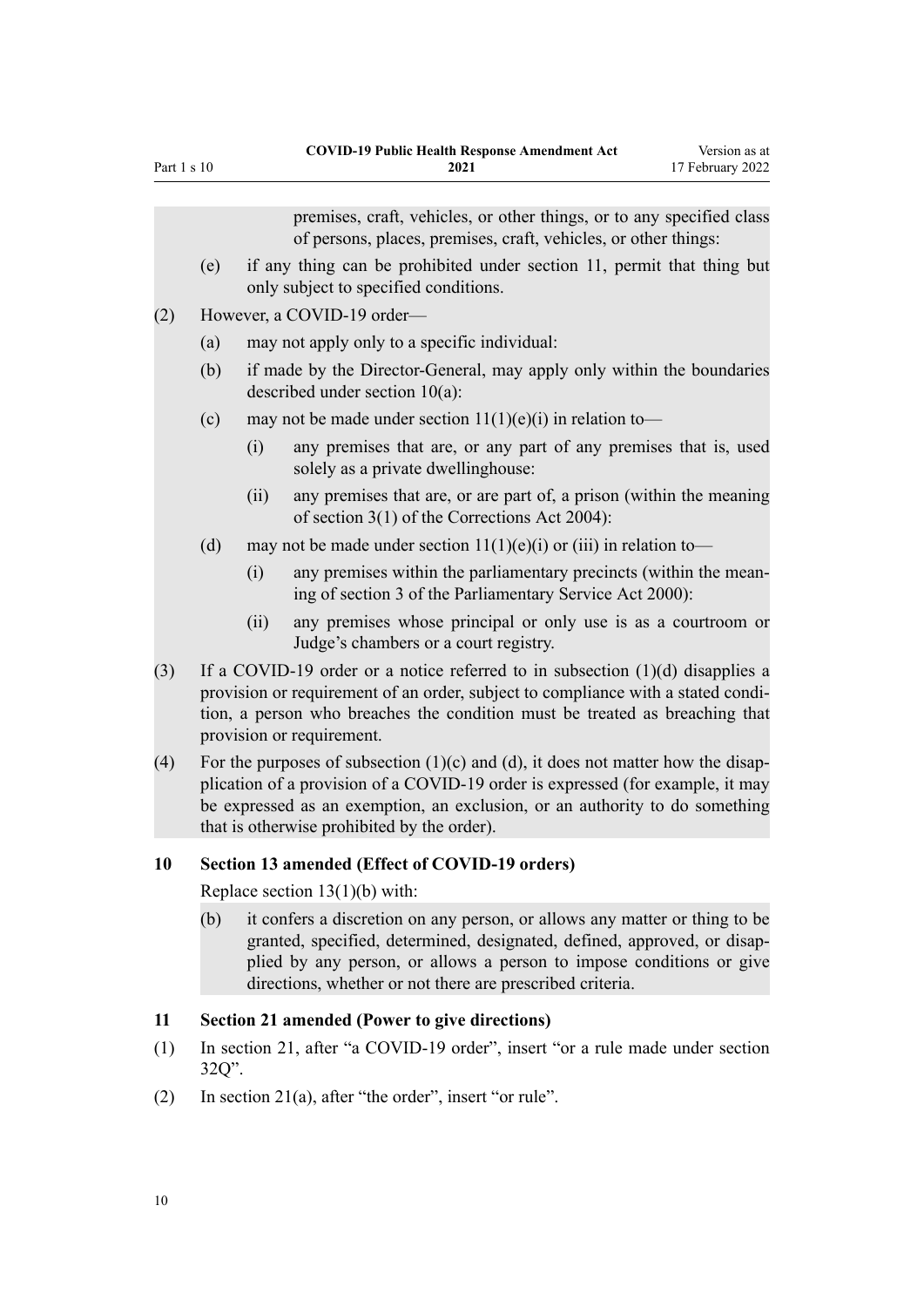# <span id="page-10-0"></span>**12 Section 22 amended (Power to close roads and public places and stop**

- (1) In [section 22\(2\)](http://legislation.govt.nz/pdflink.aspx?id=LMS344196), replace "authority" with "supervision".
- (2) After [section 22\(3\),](http://legislation.govt.nz/pdflink.aspx?id=LMS344196) insert:

**vehicles)**

- (3A) For the purpose of enforcing or monitoring compliance with a COVID-19 order that restricts movement by persons with or without vehicles, a constable may stop persons and vehicles at any road block or checkpoint established for that purpose.
- (3) After [section 22\(4\),](http://legislation.govt.nz/pdflink.aspx?id=LMS344196) insert:
- (5) An enforcement officer may also stop persons and vehicles for the purpose sta‐ ted in subsection (3A) if acting under the supervision of a constable.
- (6) For the purpose of subsection (5) only, **enforcement officer** means a person authorised in accordance with section 18 who is—
	- (a) a member of the Armed Forces (as defined in section 2(1) of the Defence Act 1990):
	- (b) any person whom the Commissioner recognises as being—
		- (i) a Māori warden; or
		- (ii) a nominated representative of an iwi organisation; or
		- (iii) a Pasifika warden; or
		- (iv) a community patroller.
- (7) Section 18 applies with any necessary modifications for the purpose of subsec‐ tion (6).
- **13 Section 26 replaced (Offences relating to compliance with orders)**

Replace [section 26](http://legislation.govt.nz/pdflink.aspx?id=LMS344200) with:

#### **26 Offences and infringement offences**

- (1) A person commits an offence if the person intentionally fails to comply with a COVID-19 order.
- (2) A person who commits an offence against subsection (1) is liable on conviction  $to,$ 
	- $(a)$  for an individual,—
		- (i) imprisonment for a term not exceeding 6 months; or
		- (ii) a fine not exceeding \$12,000:
	- (b) for any other person, a fine not exceeding \$15,000.
- (3) A person commits an infringement offence if the person—
	- (a) does anything specified as an infringement offence in this Act or a COVID-19 order; or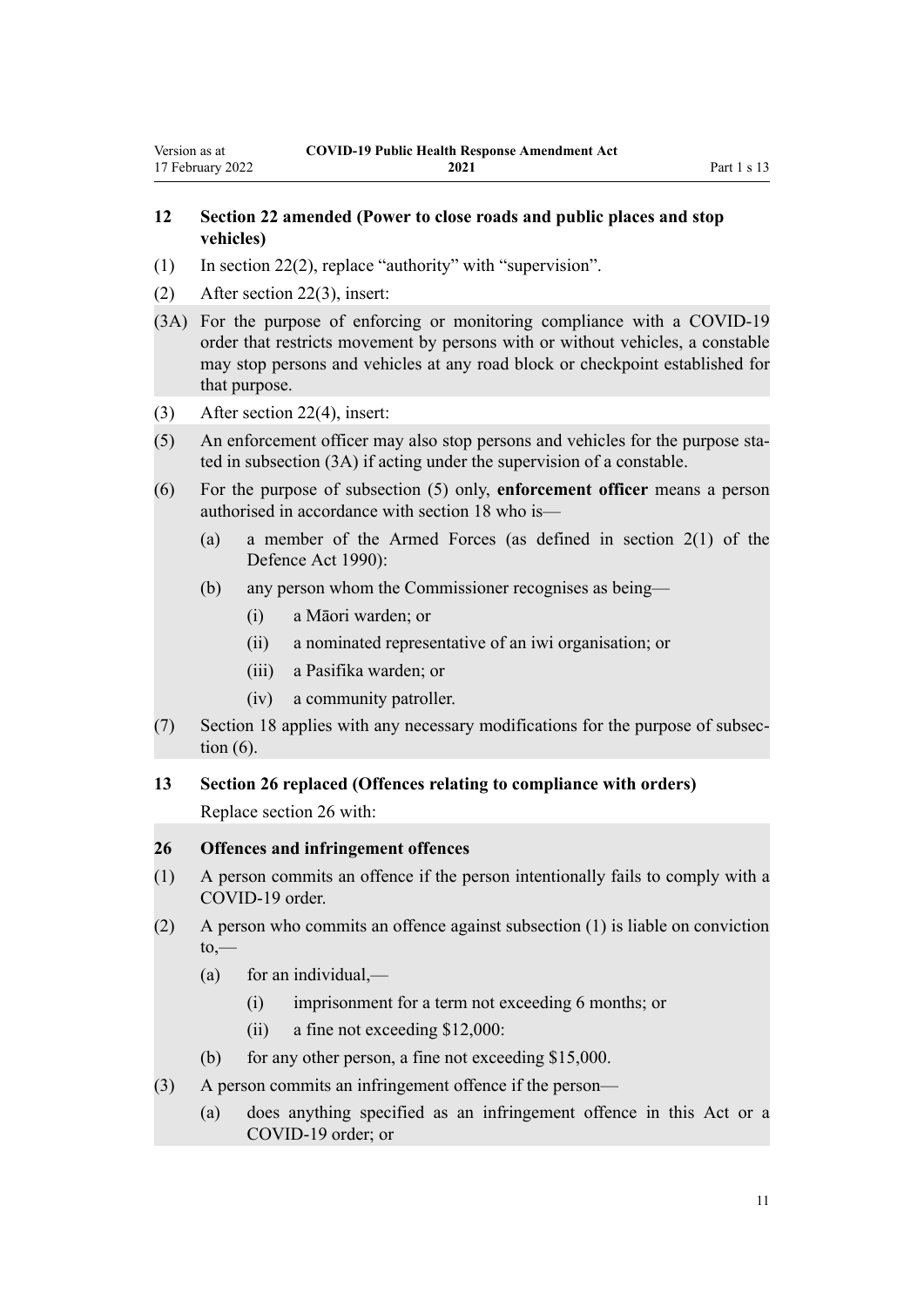- (b) breaches a rule made under section 32Q.
- (4) A person who commits an infringement offence is liable to—
	- (a) an infringement fee of,—

<span id="page-11-0"></span>Part 1 s 14

- (i) for an individual, \$4,000 or any lesser or equal amount prescribed by regulations made under section 33; or
- (ii) for any other person, \$12,000 or any lesser or equal amount prescribed by the regulations; or
- (b) a fine imposed by a court not exceeding,—
	- (i) for an individual, \$12,000 or any lesser or equal amount pre‐ scribed by the regulations; or
	- (ii) for any other person, \$15,000 or any lesser or equal amount prescribed by the regulations.

# **14 Section 27 amended (Offences relating to exercise of enforcement powers)** Replace [section 27\(4\)](http://legislation.govt.nz/pdflink.aspx?id=LMS344201) with:

- (4) A person who commits an offence against any of subsections (1) to (3) is liable on conviction to,—
	- $(a)$  for an individual,—
		- (i) imprisonment for a term not exceeding 6 months; or
		- (ii) a fine not exceeding \$12,000:
	- (b) for any other person, a fine not exceeding \$15,000.

#### **15 Section 28 amended (Proceedings for infringement offences)**

Replace [section 28\(2\)](http://legislation.govt.nz/pdflink.aspx?id=LMS344203) with:

- (2) Proceedings commenced in the way described in subsection (1)(a) do not require the leave of a District Court Judge or Registrar under section 21(1)(a) of the Summary Proceedings Act 1957.
- (3) *See* section 21 of the Summary Proceedings Act 1957 for the procedure that applies if an infringement notice is issued.
- **16 Section 32B amended (MIQF costs subject to recovery)**

In [section 32B](http://legislation.govt.nz/pdflink.aspx?id=LMS390403), delete "relevant".

**17 Section 32C amended (Criteria for cost recovery)**

In [section 32C](http://legislation.govt.nz/pdflink.aspx?id=LMS390404), delete "relevant".

- **18 Section 32E amended (Persons in respect of whom prescribed charges payable)**
- (1) Repeal section  $32E(1)(a)(ii)$ .
- (2) Replace [section 32E\(2\)](http://legislation.govt.nz/pdflink.aspx?id=LMS390407) with: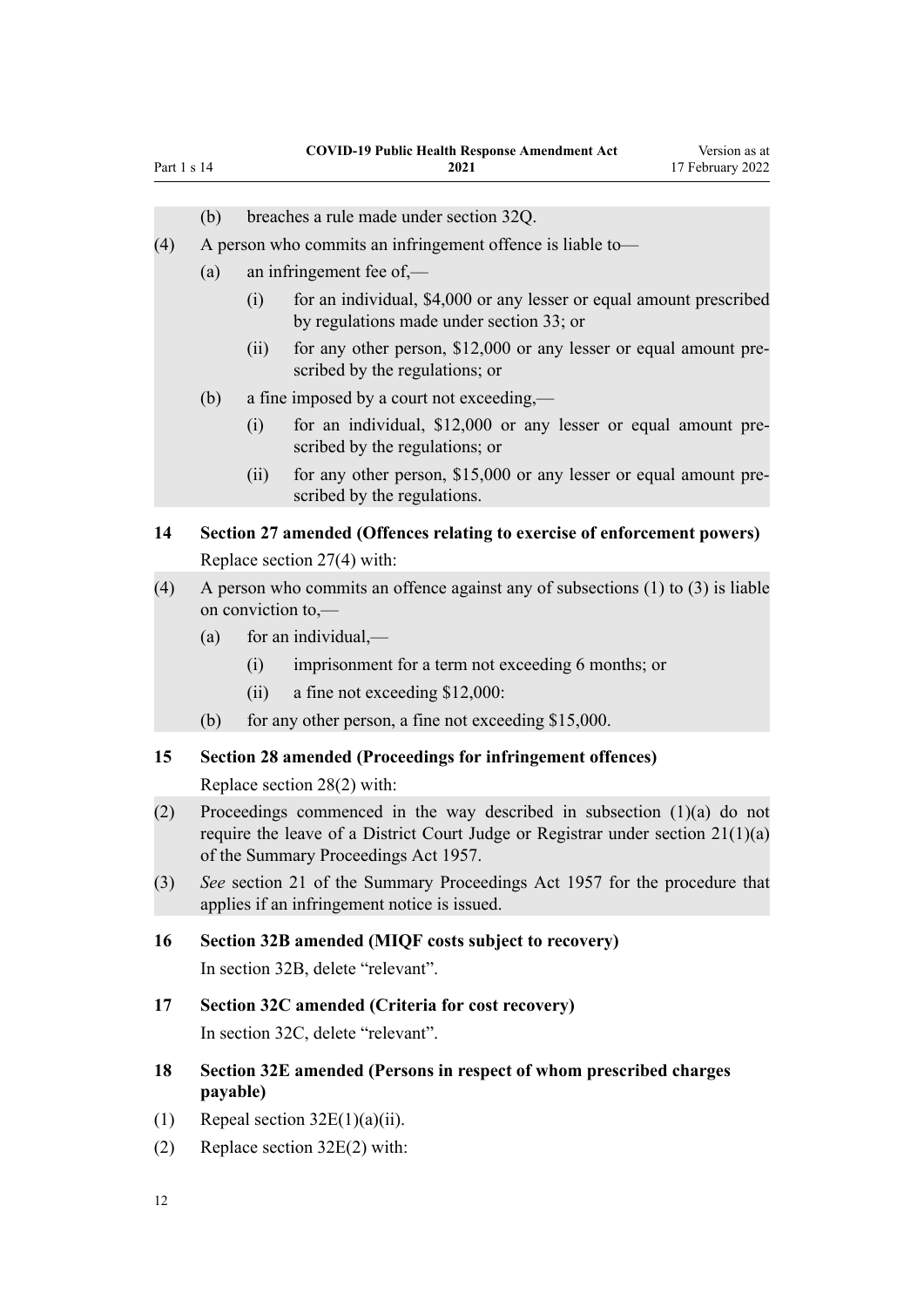<span id="page-12-0"></span>(2) An **exempt person** is a person who is, or is a member of a class of persons that is, exempted under regulations made under section 33A from paying the prescribed charges.

## **19 Section 32F amended (Exemptions, waivers, and refunds)**

Replace [section 32F\(2\)](http://legislation.govt.nz/pdflink.aspx?id=LMS390408) with:

(2) Regulations made under section 33A may authorise the Minister or the chief executive to exempt, waive, or refund the whole or part of any prescribed charge, or defer the time for payment, in any particular case or any class or classes of cases (and may or may not prescribe criteria to be applied by the Minister or the chief executive in doing so).

## **20 Section 32G amended (Payment of charge)**

In [section 32G\(2\)](http://legislation.govt.nz/pdflink.aspx?id=LMS390409), delete "of MBIE".

**21 Section 32H amended (Express authorisation for purpose of section 65K of Public Finance Act 1989)**

In [section 32H,](http://legislation.govt.nz/pdflink.aspx?id=LMS390410) replace "relevant Minister or the chief executive of MBIE" with "Minister or the chief executive".

## **22 New subpart 3B of Part 2 inserted**

After [section 32I](http://legislation.govt.nz/pdflink.aspx?id=LMS390411), insert:

# Subpart 3B—Management of MIQFs and other places of isolation or quarantine

#### *Management of allocations*

#### **32J Interpretation**

In this subpart, unless the context otherwise requires,—

**confirmed allocation** means a confirmed allocation issued under the managed isolation allocation system to an MIQF

**managed isolation allocation system** means a managed isolation allocation system operated by or on behalf of the New Zealand Government

**offline allocation** means an allocation in the managed isolation allocation sys‐ tem that is not an online allocation

**online allocation** means an allocation obtained by registering on the managed isolation allocation system online portal and obtaining a voucher

**New Zealander** means a person who is a New Zealand citizen or residence class visa holder.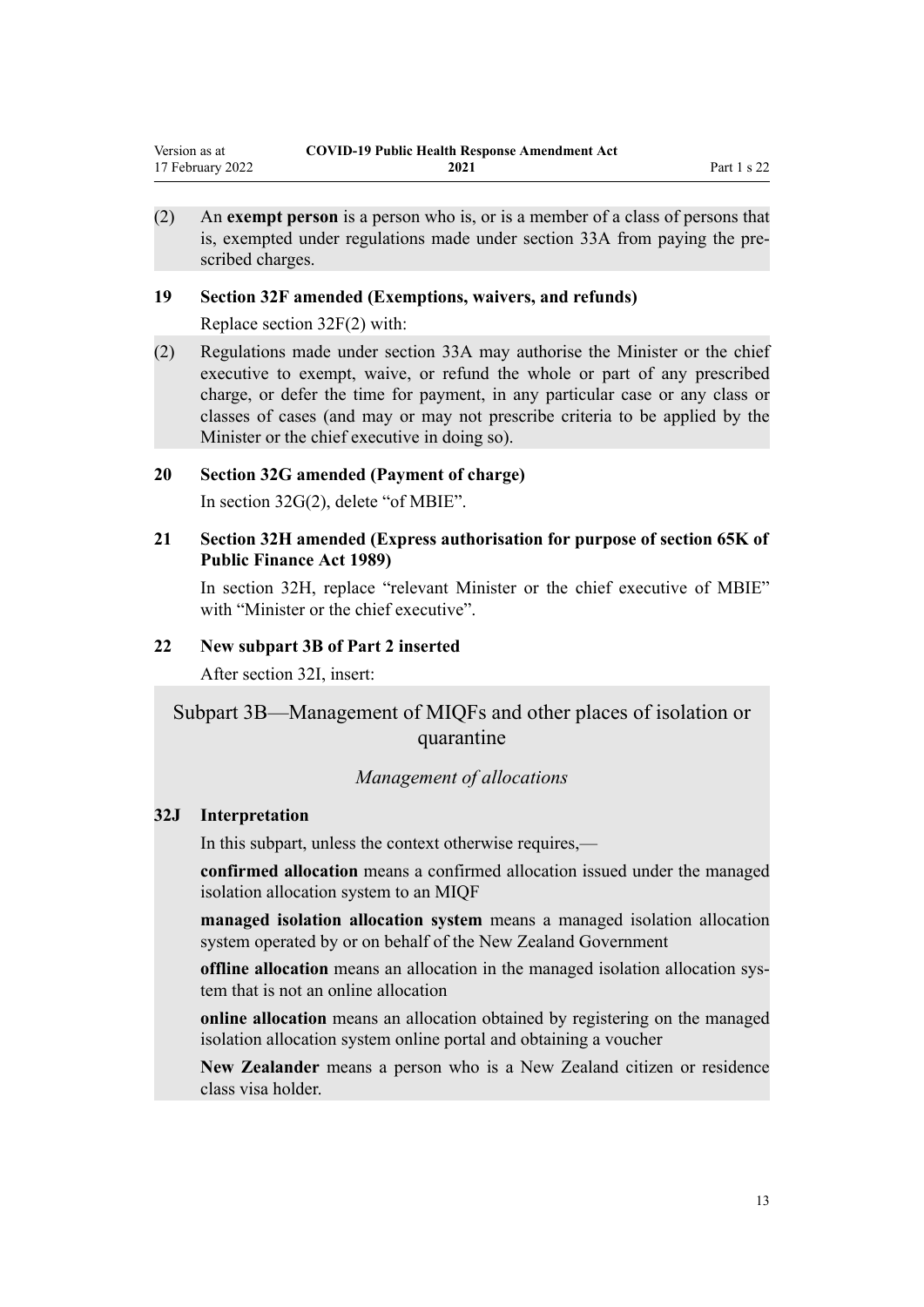## <span id="page-13-0"></span>**32K Chief executive responsible for operation of managed isolation allocation system**

- (1) The chief executive is responsible for the operation of the managed isolation allocation system.
- (2) The chief executive must ensure that the managed isolation allocation system does not at any time permit the issue of more confirmed allocations than the number of available allocations.

#### **32L Apportionment between allocations**

The Minister must determine the apportionment between the issue of online allocations and offline allocations.

#### **32M Online allocations**

- (1) Online allocations to MIQFs may be issued on a basis that the Minister decides.
- (2) In making a decision under subsection (1), the Minister must take into account—
	- (a) the right of New Zealanders under section 18(2) of the New Zealand Bill of Rights Act 1990 to enter New Zealand; and
	- (b) the need to mitigate, so far as possible, the social, economic, and other impacts of COVID-19.
- (3) The basis on which online allocations to MIQFs are issued may—
	- (a) distinguish between different classes of persons entering New Zealand (for example, between New Zealanders and non-New Zealanders); and
	- (b) prioritise allocations as between different classes of persons; and
	- (c) reserve for a particular class, or any classes, of persons a specific propor‐ tion of allocations.

#### **32N Offline allocations for individuals and groups**

- (1) Offline allocations to MIQFs may be issued to persons who meet the eligibility criteria determined by the Minister.
- (2) An offline allocation may be—
	- (a) an individual offline allocation:
	- (b) a group offline allocation.
- (3) In determining the eligibility criteria under subsection (1), the Minister must take into account—
	- (a) the right of New Zealanders under section 18(2) of the New Zealand Bill of Rights Act 1990 to enter New Zealand; and
	- (b) the need to mitigate, as far as possible, the social, economic, and other impacts of COVID-19.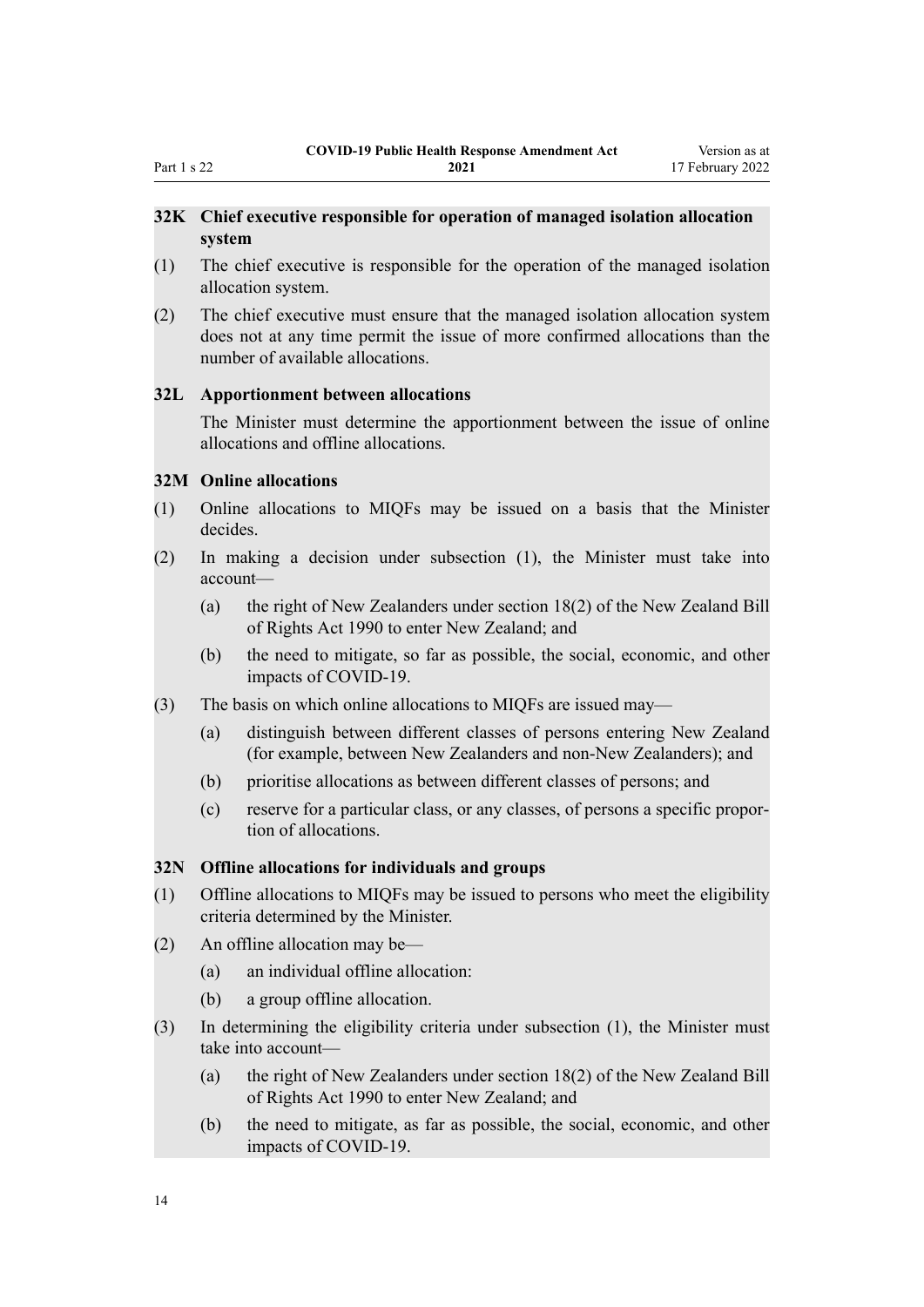- <span id="page-14-0"></span>(4) The chief executive must determine individual offline allocations on the basis of the eligibility criteria determined under subsection (1) for those allocations.
- $(5)$  The Minister must determine group offline allocations on the basis of the eligibility criteria determined under subsection (1) for those allocations.
- (6) The chief executive must publish on the responsible agency's Internet site—
	- (a) the eligibility criteria determined under subsection  $(1)$  for individual offline allocations and group offline allocations; and
	- (b) approved group offline allocations.

## **32O Amendment and cancellation of allocations**

The chief executive may at any time—

- (a) amend an online or offline allocation issued to any person (for example, if the starting date for isolation specified in an offline allocation issued to an individual is required to be changed because of a travel delay):
- (b) cancel an online or offline allocation issued to any person (for example, if the person no longer requires the allocation, or can no longer use the allocation because of a cancelled flight).

*Provisions relating to MIQFs or other places of isolation or quarantine*

## **32P Restrictions on movement within MIQFs or other places of isolation or quarantine**

- (1) A person required under a COVID-19 order to reside for any period in an MIQF or other place of isolation or quarantine must remain in their room, except—
	- (a) to do an activity (such as taking fresh air) authorised, and subject to any conditions imposed, by the chief executive; or
	- (b) if they need to leave to preserve or protect their own or another person's life, health, or safety in an emergency; or
	- (c) to attend any court, tribunal, New Zealand Parole Board hearing, or other judicial institution that they are required or permitted to attend by that institution; or
	- (d) if the chief executive is satisfied, on the basis of the advice of a suitably qualified health practitioner, that the person needs to leave—
		- (i) to access medical services; or
		- (ii) to move to another place of isolation or quarantine (for example, for temporary or emergency care while the person is sick); or
	- (e) if they are required to leave under Part 4 of the Health Act 1956; or
	- (f) if they are required to move to another place of isolation or quarantine  $by-$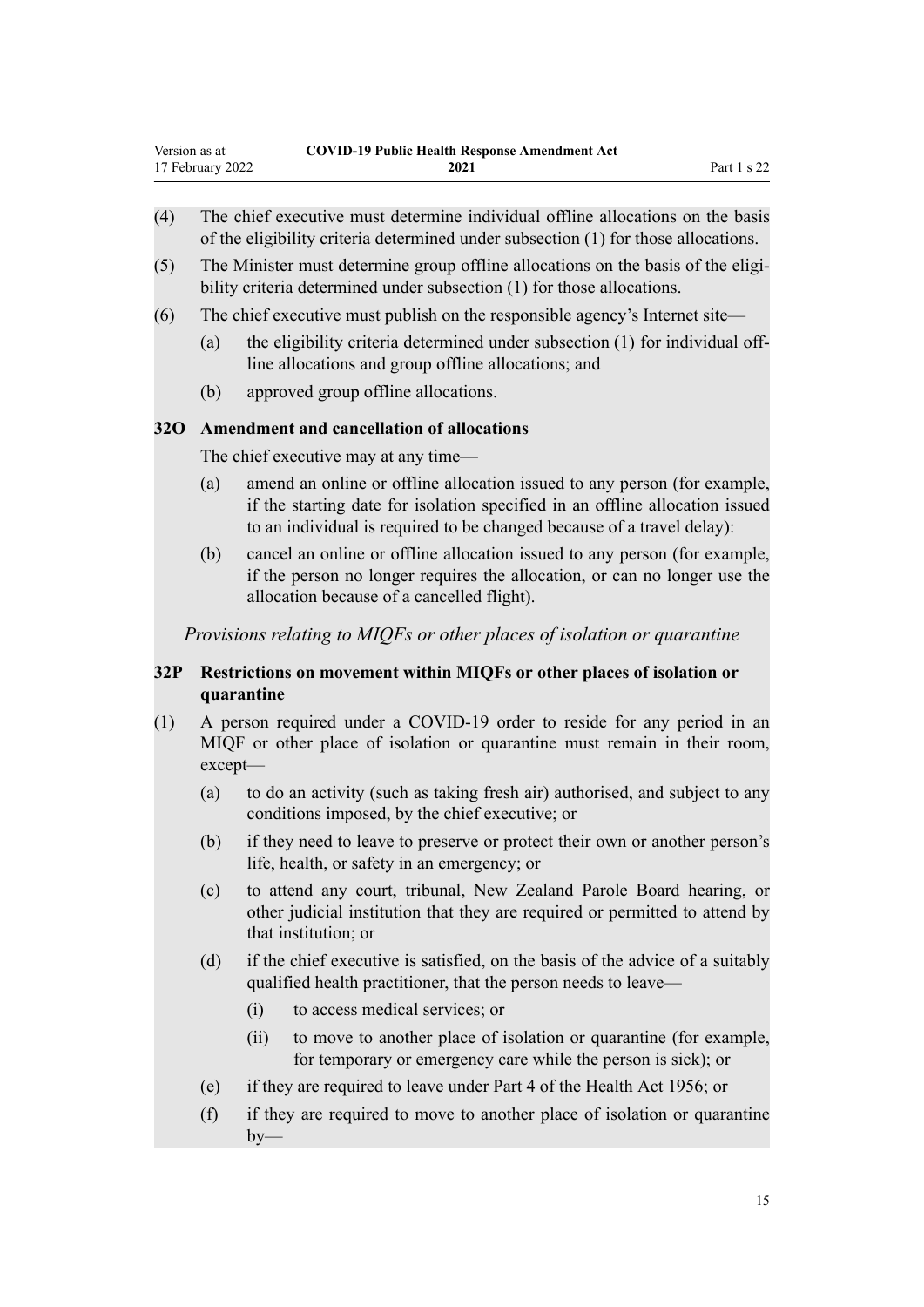- <span id="page-15-0"></span>(i) a court order; or
- (ii) any other obligation imposed under an enactment that is related to the detention of the person (for example, a direction of the New Zealand Parole Board or a probation officer); or
- (g) otherwise as permitted under a COVID-19 order.
- (2) However, a person leaving their MIQF or other place of isolation or quarantine under this section must comply with any directions of, or conditions imposed by, the chief executive.
- (3) The chief executive may choose not to exercise their power under subsection (1)(a) on any of the following grounds:
	- (a) it is necessary to prevent the risk or spread of COVID-19 and the chief executive has consulted the Director-General:
	- (b) to ensure the health and safety of workers and returnees in an MIQF or other place of isolation or quarantine:
	- (c) to ensure the security of an MIQF or other place of isolation or quaran‐ tine.
- (4) In deciding whether to choose not to exercise their power under subsection  $(1)(a)$ , the chief executive—
	- (a) must consider the impact on the person's rights and freedoms under the New Zealand Bill of Rights Act 1990; and
	- (b) may have regard to the operational and resourcing implications of the decision.
- $(5)$  A person who intentionally fails to comply with subsection  $(1)$  or  $(2)$  commits an offence and is liable on conviction to—
	- (a) imprisonment for a term not exceeding 6 months; or
	- (b) a fine not exceeding \$12,000.
- (6) A failure to comply with subsection  $(1)$  or  $(2)$  is an infringement offence.

## **32Q Chief executive may make rules**

- (1) The chief executive may make rules for the purpose of ensuring the effective and orderly operation of MIQFs, including (without limitation) rules—
	- (a) prohibiting or restricting (with or without conditions) the things (includ‐ ing alcohol, goods, and other items) that can be brought into, sent out of, or removed from an MIQF:
	- (b) restricting or prohibiting (with or without conditions) specified behaviour of persons within, or going to or from, an MIQF:
	- (c) specifying that a breach of a rule is a particular class of infringement offence (with the corresponding penalties) for the purposes of regula‐ tions made under section 33(1)(b).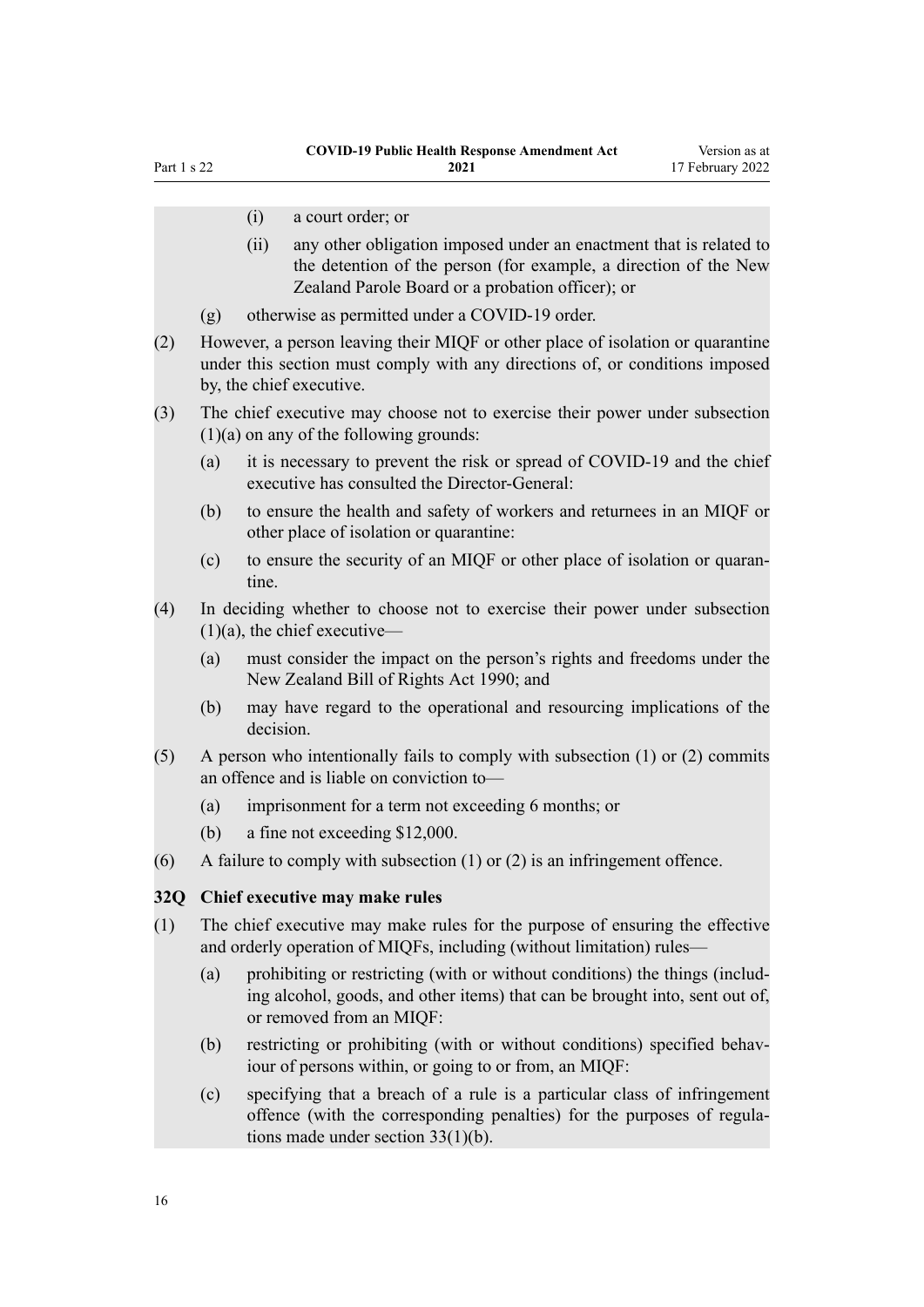<span id="page-16-0"></span>

| Version as at    | <b>COVID-19 Public Health Response Amendment Act</b> |             |
|------------------|------------------------------------------------------|-------------|
| 17 February 2022 | 2021                                                 | Part 1 s 22 |

- $(2)$  The chief executive must be satisfied that the rules do not limit or are a justified limit on the rights and freedoms in the New Zealand Bill of Rights Act 1990.
- (3) Rules made under this section are secondary legislation (*see* Part 3 of the Legislation Act 2019 for publication requirements).

| Legislation Act 2019 requirements for secondary legislation made under this section |                                                                                                |                    |  |
|-------------------------------------------------------------------------------------|------------------------------------------------------------------------------------------------|--------------------|--|
| <b>Publication</b>                                                                  | The maker must publish it in accordance with the<br>Legislation (Publication) Regulations 2021 | LA19 s $74(1)(aa)$ |  |
| <b>Presentation</b>                                                                 | The Minister must present it to the House of<br>Representatives                                | LA19 s 114         |  |
| <b>Disallowance</b><br>This note is not part of the Act.                            | It may be disallowed by the House of Representatives                                           | LA19 ss 115, 116   |  |

#### **32R Power to hold things**

- (1) The chief executive may hold anything that a person in isolation or quarantine in an MIQF possesses in the MIQF, or attempts to bring into the MIQF, in breach of rules made under section 32Q (for example, alcohol in excess of limits specified in the rules).
- (2) The chief executive may hold anything being delivered to a person staying in isolation or quarantine in an MIQF if the chief executive has reasonable grounds to believe the thing being delivered is not permitted under the rules.
- (3) Anything held by the chief executive under this section may be held only for the duration of the person's stay in isolation or quarantine in the MIQF.

## *Complaints process*

## **32S Complaints process relating to management of MIQFs**

- (1) The chief executive must establish a complaints process that provides for the responsible agency to receive and investigate complaints from affected individuals about—
	- (a) the operation and day-to-day running of an MIQF; or
	- (b) exemptions from any requirement to remain in an MIQF; or
	- (c) prescribed charges for MIQF costs; or
	- (d) MIQF allocations; or
	- (e) the managed isolation allocation system; or
	- (f) managed isolation and quarantine.
- (2) The chief executive must ensure that, as far as practicable, the process enables complaints to be dealt with fairly, efficiently, and effectively.
- (3) The chief executive must ensure that the complaints process is publicly avail‐ able, by publishing details of the complaints process on the responsible agency's Internet site or in some other manner accessible to the public free of charge.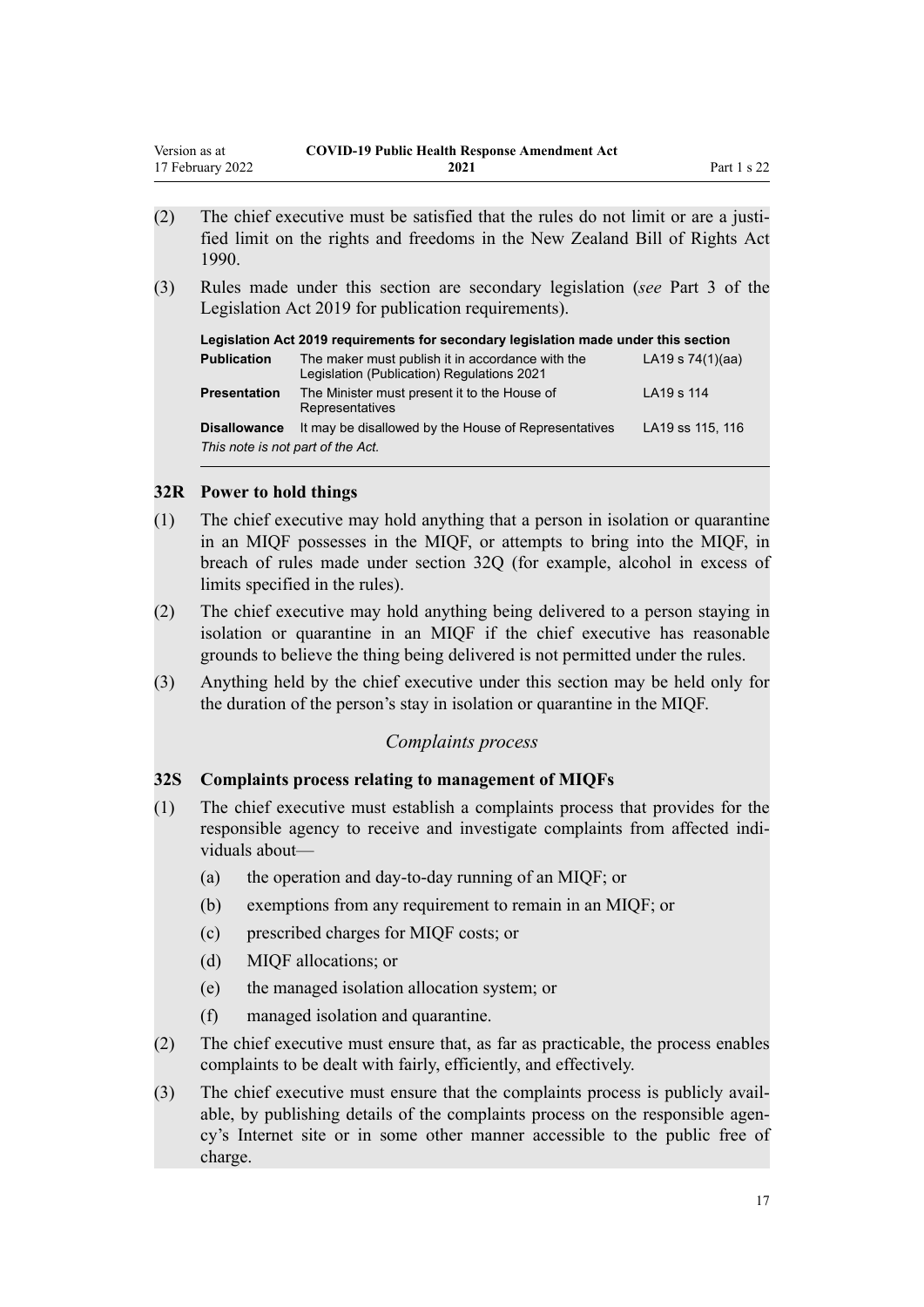## <span id="page-17-0"></span>Part 1 s 23

#### *Information collection*

#### **32T Persons in respect of whom charges are payable to provide contact details**

- (1) A person in respect of whom charges are payable under section 32E must pro‐ vide the responsible agency with the following contact information about the person liable to pay the prescribed charges for MIQF costs for the purpose of invoicing those charges:
	- (a) their full name (as it appears on their passport, if the person liable to pay is an individual):
	- (b) a phone number on which they can be contacted:
	- (c) an email address at which they can be contacted:
	- (d) their contact address.
- (2) If the contact information required by subsection (1) changes before the pre‐ scribed charges are paid, the person responsible must provide those updated details as soon as practicable to the responsible agency.
- (3) A failure to comply with subsection (1) or (2) is an infringement offence.

#### **23 Section 33 replaced (Regulations)**

Replace [section 33](http://legislation.govt.nz/pdflink.aspx?id=LMS344209) with:

#### **33 Regulations**

- (1) The Governor-General may, by Order in Council made on the recommendation of the Minister, make regulations—
	- (a) prescribing penalties for infringement offences, which,—
		- (i) in the case of infringement fees, must not be more than—
			- (A) \$4,000, for an individual; or
			- (B) \$12,000, for any other person; and
		- (ii) in the case of fines, must not be more than—
			- (A) \$12,000, for an individual; or
			- (B) \$15,000, for any other person:
	- (b) prescribing different penalties for different infringement offences or classes of infringement offences, defined in any way (including by the seriousness of the offence or whether it is a repeat offence), so that (for example)—
		- (i) the regulations may prescribe a fixed infringement fee or fine, or different infringement fees or fines, for an infringement offence under section 32P(6) or 32T(3):
		- (ii) a COVID-19 order may specify that an infringement offence specified in a COVID-19 order belongs to a certain class (with cor‐ responding penalties):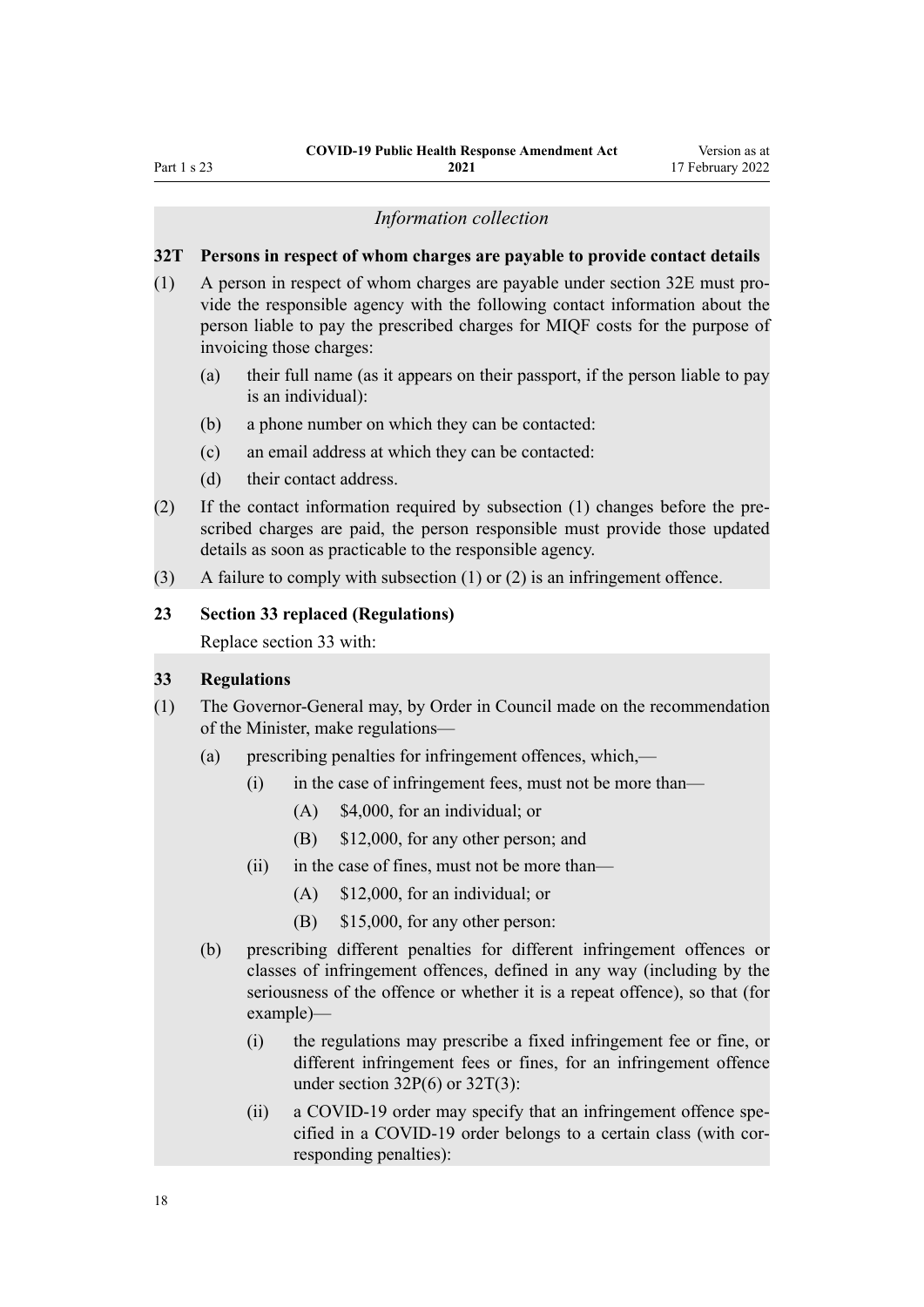<span id="page-18-0"></span>

|     |                    | (iii)               | a rule made under section 32Q may specify that an infringement<br>offence for a breach of the rule belongs to a certain class (with<br>corresponding penalties):              |                  |
|-----|--------------------|---------------------|-------------------------------------------------------------------------------------------------------------------------------------------------------------------------------|------------------|
|     | (c)                |                     | prescribing the form of infringement notices and reminder notices, and<br>the information to be included in the notices:                                                      |                  |
|     | (d)                | regulations:        | providing for anything that this Act says may or must be provided for by                                                                                                      |                  |
|     | (e)                |                     | providing for anything incidental that is necessary for carrying out, or<br>giving full effect to, this Act.                                                                  |                  |
| (2) |                    |                     | Before recommending that regulations be made under subsection $(1)(a)$ or $(b)$ ,<br>the Minister must consider, if relevant,—                                                |                  |
|     | (a)                |                     | the severity and impact of the breaches specified as infringement<br>offences or classes of infringement offences; and                                                        |                  |
|     | (b)                |                     | the appropriateness of the penalty for any group likely to be affected by<br>the specified offences or specified classes of offences, including equity<br>considerations; and |                  |
|     | (c)                |                     | penalties for comparable offences or classes of offences in other legis-<br>lation (if any).                                                                                  |                  |
| (3) |                    |                     | Regulations made under this section are secondary legislation (see Part 3 of the<br>Legislation Act 2019 for publication requirements).                                       |                  |
|     |                    |                     | Legislation Act 2019 requirements for secondary legislation made under this section                                                                                           |                  |
|     | <b>Publication</b> |                     | PCO must publish it on the legislation website and notify LA19 s 69(1)(c)<br>it in the Gazette                                                                                |                  |
|     |                    | <b>Presentation</b> | The Minister must present it to the House of<br>Representatives                                                                                                               | LA19 s 114       |
|     |                    | <b>Disallowance</b> | It may be disallowed by the House of Representatives<br>This note is not part of the Act.                                                                                     | LA19 ss 115, 116 |

#### **24 Section 33A amended (Regulations relating to cost recovery)**

In [section 33A\(1\)](http://legislation.govt.nz/pdflink.aspx?id=LMS390448), replace "relevant Minister made after consultation with the Minister (as defined in this Act)" with "Minister".

#### **25 New sections 33B and 33C inserted**

After [section 33A,](http://legislation.govt.nz/pdflink.aspx?id=LMS390448) insert:

#### **33B Incorporation of material by reference in COVID-19 orders**

- (1) The following standards, requirements, recommended practices, or material that is relevant to the purpose of this Act may be incorporated by reference into any COVID-19 order or other secondary legislation (an **instrument**) made or given under this Act:
	- (a) standards, requirements, or recommended practices published by or on behalf of any body or person in New Zealand or in any other country: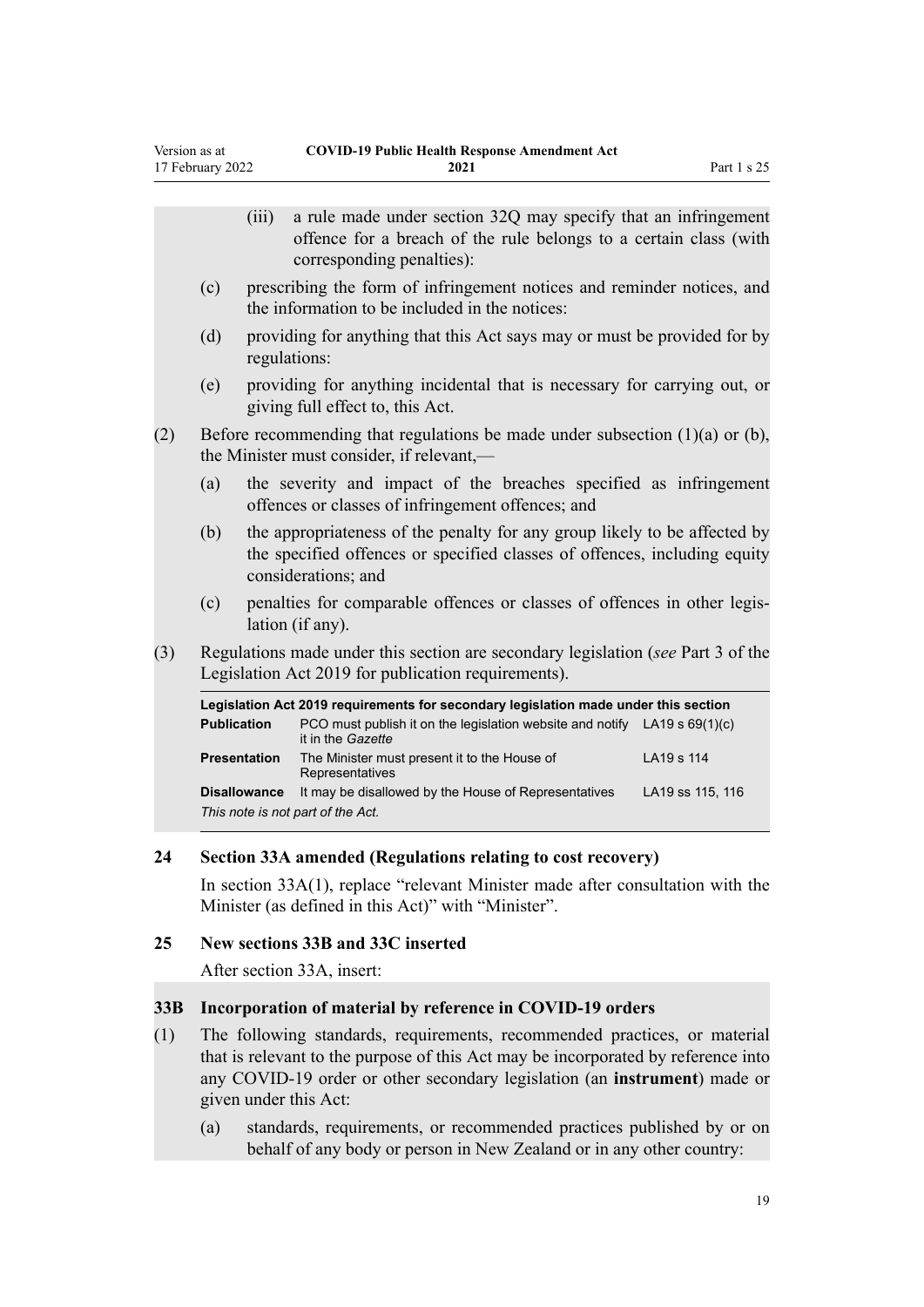- <span id="page-19-0"></span>(b) standards, requirements, or recommended practices of international or national organisations:
- (c) standards, requirements, or recommended practices of any country or jurisdiction:
- (d) any other material that, in the opinion of the Minister (or, as appropriate, the Director-General), is too large or impractical to be printed as part of the instrument concerned.
- (2) Material may be incorporated in an instrument in whole or in part, and either unmodified or with any additions, omissions, or variations that are specified in the instrument.
- (3) Material that is incorporated by reference in an instrument is to be treated for all purposes as forming part of that instrument.
- (4) Every reference in an instrument to the current edition of any standard work of reference is, unless the instrument otherwise specifies, to be construed at any particular time as the latest edition of that work available at that time, together with any amendments, additions, and deletions made to or from it up to that time.
- (5) If any amendment to material incorporated by reference under this section (other than to any standard work of reference) is made, that amendment does not take effect until the date specified for that purpose by the Director-General by notification in the *Gazette*.
- (6) An instrument that incorporates material by reference under this section must state where the material can be accessed in accordance with section 33C(3).
- (7) A **standard work of reference** is a work of reference that the Director-General considers is recognised either domestically by the Ministry of Health or inter‐ nationally, as one to refer to on its subject matter.

## **33C Availability and proof of material incorporated by reference**

- (1) If material (other than a standard work of reference) is incorporated by refer‐ ence in an instrument under section 33B, a copy of the material and any amendment to the material must be—
	- (a) certified as a correct copy of the material by the Director-General; and
	- (b) retained by the Director-General.
- (2) The production in proceedings of a certified copy of the material is, in the absence of evidence to the contrary, sufficient evidence of the incorporation in the instrument of that material.
- (3) The Director-General must—
	- (a) make copies of all material incorporated in an instrument by reference available for inspection, free of charge, at the head office of the Ministry of Health and at other places that the Director-General determines are appropriate; and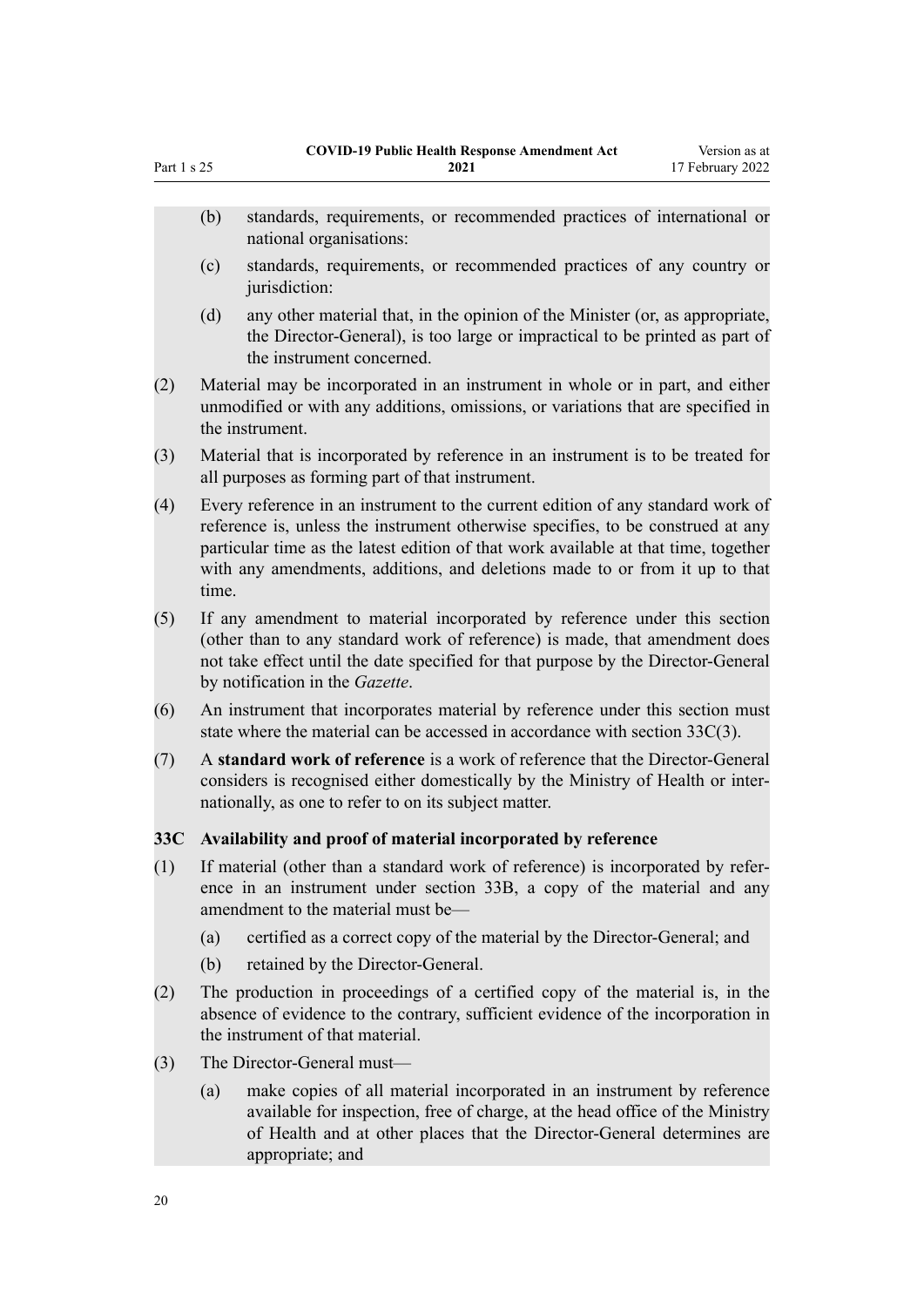- <span id="page-20-0"></span>(b) make copies of the material available, free of charge, on an Internet site maintained by or on behalf of the Ministry of Health; and
- (c) either make copies of the material available for purchase, at reasonable cost, or advise where copies of the material may be obtained.
- (4) The Director-General may comply with subsection  $(3)(b)$  by providing a hypertext link from an Internet site maintained by or on behalf of the Ministry of Health to a copy of the material that is available, free of charge, on an Internet site maintained by or on behalf of someone else.
- (5) The Director-General is not required to comply with subsection (3)(b) or (c) if doing so would infringe copyright in the material or be inconsistent with any other enactment or rule of law.

## **26 New section 34A inserted (Protection of contact tracing information)**

After [section 34](http://legislation.govt.nz/pdflink.aspx?id=LMS344210), insert:

## **34A Protection of contact tracing information**

- (1) Despite anything in the Privacy Act 2020, personal information about an iden‐ tifiable individual that is provided or obtained for the purpose of contact trac‐ ing under this Act (such as through QR scans or paper-based forms) may not be collected, used, or disclosed by anyone except for the purpose of contact trac‐ ing under this Act or for the purposes of the Health Act 1956.
- (2) Nothing in this section limits the right of an individual to access or disclose information about them under the Privacy Act 2020 or any other Act.
- (3) A person who intentionally fails to comply with subsection (1) commits an offence.
- (4) A person who commits an offence against subsection (3) is liable on conviction  $to -$ 
	- (a) for an individual,—
		- (i) imprisonment for a term not exceeding 6 months; or
		- (ii) a fine not exceeding \$12,000:
	- (b) for any other person, a fine not exceeding \$15,000.

## **27 Schedule 1 amended**

- (1) In Schedule 1, [clause 5\(3\),](http://legislation.govt.nz/pdflink.aspx?id=LMS499048) delete "of MBIE".
- (2) In [Schedule 1](http://legislation.govt.nz/pdflink.aspx?id=LMS344228),—
	- (a) insert the Part set out in [Schedule 1](#page-22-0) of this Act as the last Part; and
	- (b) make all necessary consequential amendments.

## **28 Consequential amendments to secondary legislation**

Amend the legislation specified in [Schedule 2](#page-23-0) as set out in that schedule.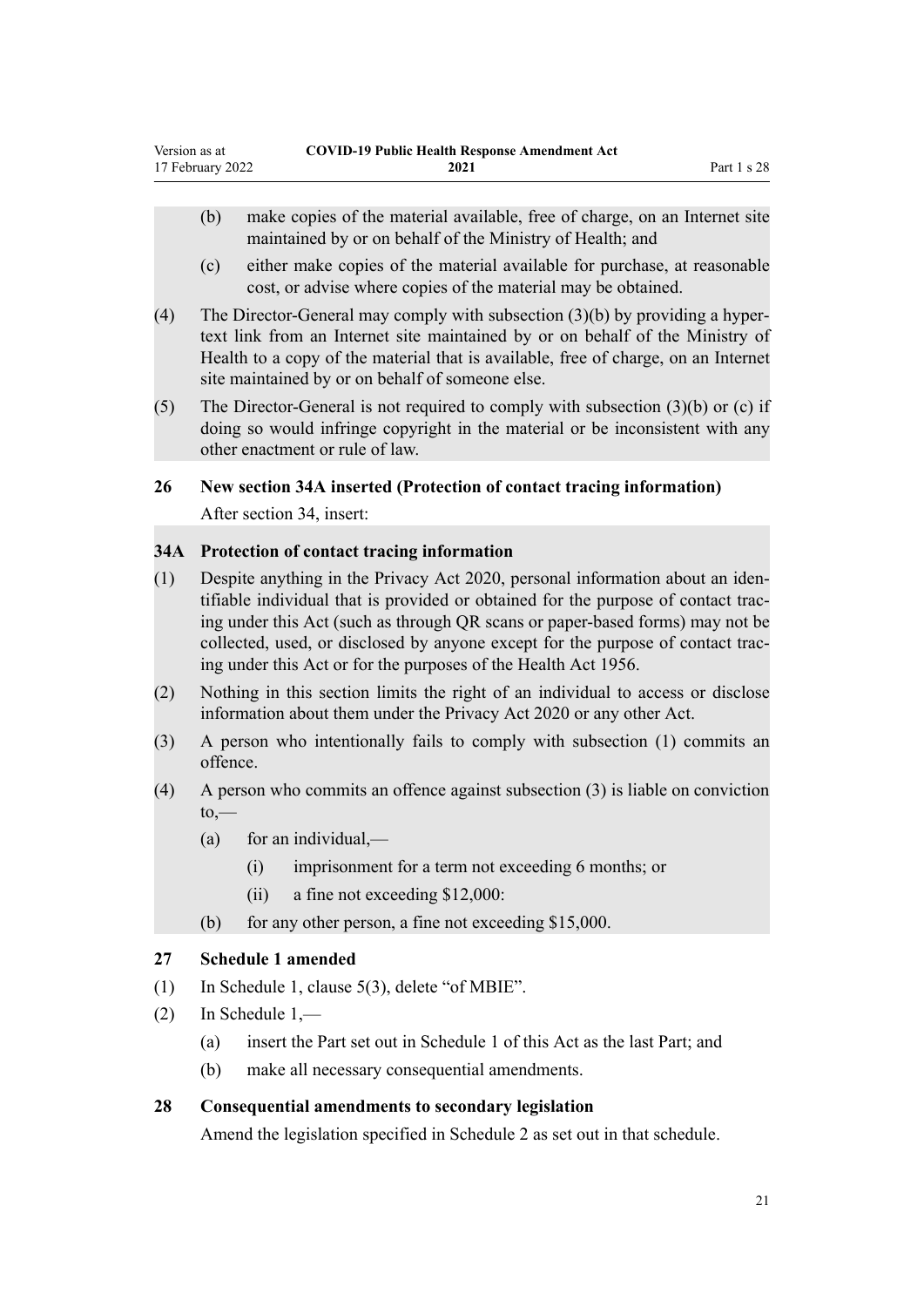# **Part 2**

# **Consequential amendment to Summary Proceedings Act 1957**

*Amendment to Summary Proceedings Act 1957*

## **29 Principal Act**

Section 30 amends the [Summary Proceedings Act 1957](http://legislation.govt.nz/pdflink.aspx?id=DLM310742).

## **30 Section 2 amended (Interpretation)**

In [section 2\(1\)](http://legislation.govt.nz/pdflink.aspx?id=DLM310749), definition of **infringement notice**, after paragraph (jg), insert:

(jh) section 30 of the COVID-19 Public Health Response Act 2020; or

<span id="page-21-0"></span>Part 2 s 29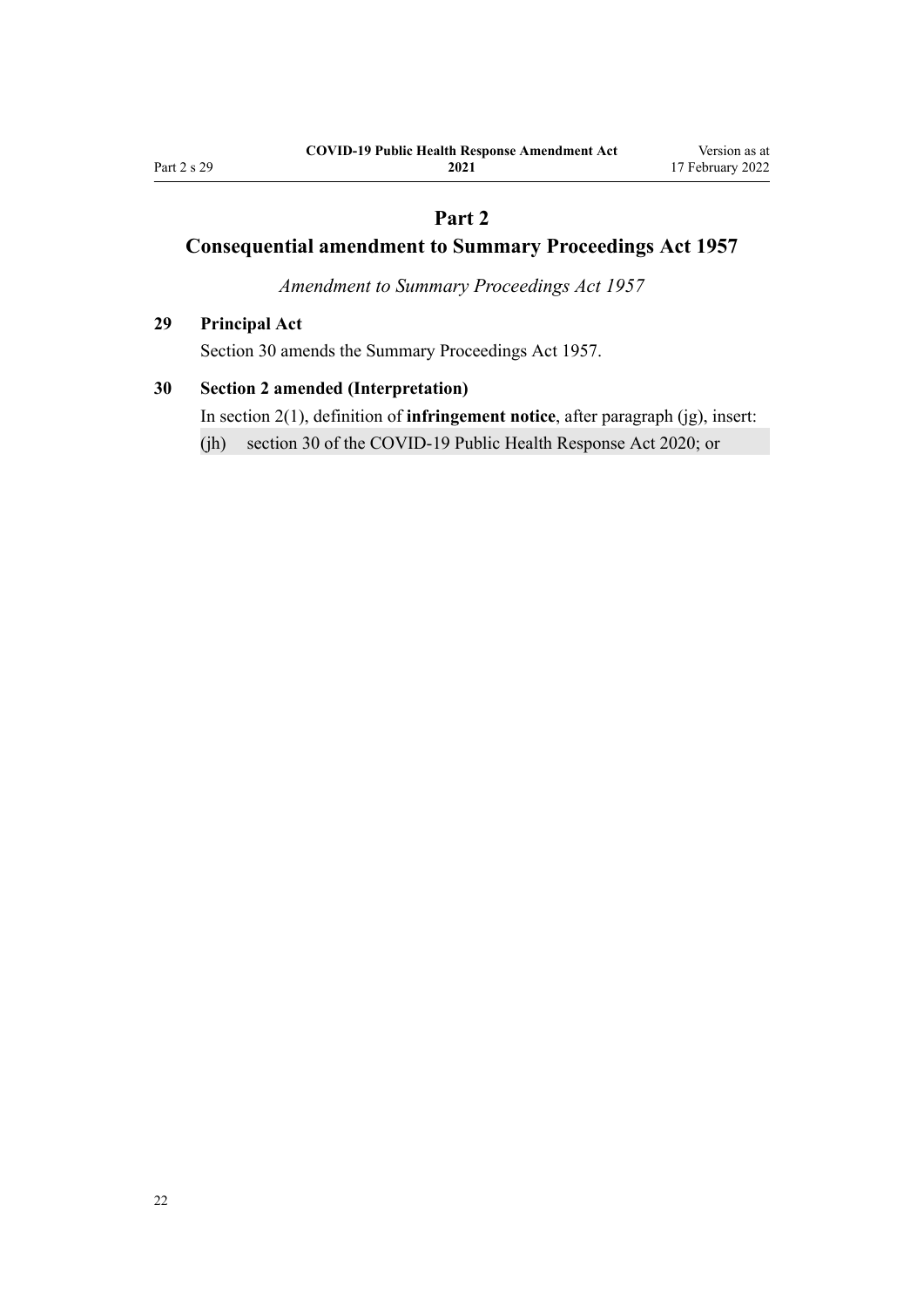# <span id="page-22-0"></span>**Schedule 1 New Part 2 inserted into Schedule 1**

[s 27](#page-20-0)

## **Part 2**

# **Provisions relating to COVID-19 Public Health Response Amendment Act 2021**

## **6 Interpretation**

In this Part,—

**amendment Act** means the COVID-19 Public Health Response Amendment Act 2021

**commencement** means the date appointed under section 2(1) for the commencement of new section 26(4)

**new section 26(4)** means section 26(4) as set out in section 13 of the amendment Act.

#### **7 Penalties for infringement offences committed before commencement**

A person who commits an infringement offence under this Act before commencement is liable to—

- (a) an infringement fee of \$300; or
- (b) a fine imposed by a court not exceeding \$1,000.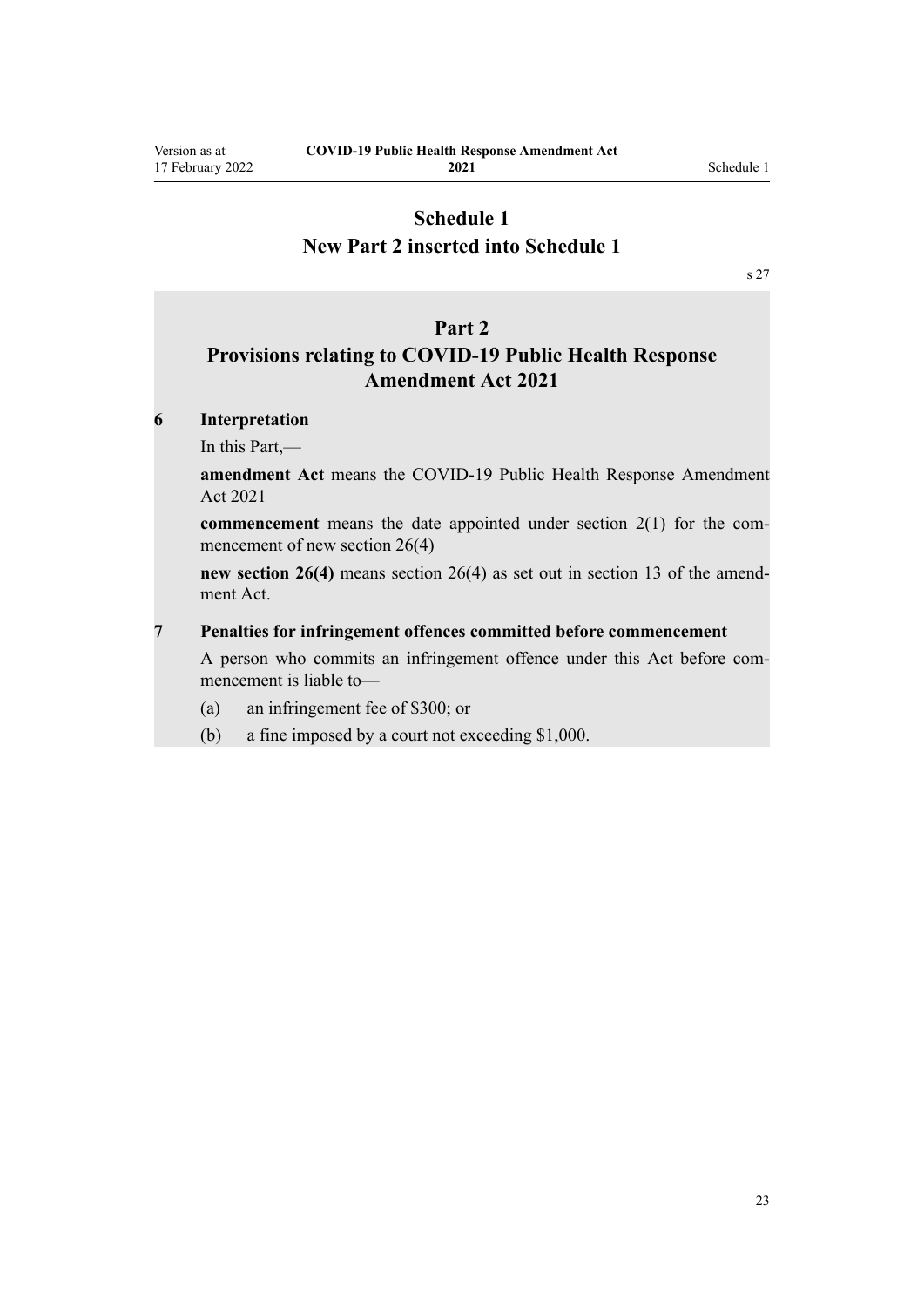## **Schedule 2**

## <span id="page-23-0"></span>**Amendments to secondary legislation**

[s 28](#page-20-0)

#### **Part 1**

# **Amendments to COVID-19 Public Health Response (Managed Isolation and Quarantine Charges) Regulations 2020**

#### **Regulation 3(1)**

In [regulation 3\(1\)](http://legislation.govt.nz/pdflink.aspx?id=LMS389340), replace the definition of **chief executive** with:

**chief executive** has the same meaning as in section 5(1) of the Act

#### **Regulation 10A**

In the heading to [regulation 10A,](http://legislation.govt.nz/pdflink.aspx?id=LMS533387) delete "**Relevant**". In [regulation 10A\(2\) and \(3\)](http://legislation.govt.nz/pdflink.aspx?id=LMS533387), delete "relevant".

#### **Regulation 10B**

In the heading to [regulation 10B](http://legislation.govt.nz/pdflink.aspx?id=LMS533395), delete "**Relevant**". In [regulation 10B\(2\) and \(3\),](http://legislation.govt.nz/pdflink.aspx?id=LMS533395) delete "relevant".

## **Regulation 12(3)**

In [regulation 12\(3\),](http://legislation.govt.nz/pdflink.aspx?id=LMS389357) replace "Ministry of Business, Innovation, and Employment" with "responsible agency".

#### **Part 2**

# **Amendments to COVID-19 Public Health Response (Air Border) Order (No 2) 2020**

## **Clause 4(1)**

In [clause 4\(1\),](http://legislation.govt.nz/pdflink.aspx?id=LMS403369) definition of **confirmed allocation**, replace "clause 15H of the COVID-19 Public Health Response (Isolation and Quarantine) Order 2020" with "section 32J of the Act".

In [clause 4\(1\),](http://legislation.govt.nz/pdflink.aspx?id=LMS403369) definition of **managed isolation allocation system**, replace "clause 15H of the COVID-19 Public Health Response (Isolation and Quarantine) Order 2020" with "section 32J of the Act".

#### **Clause 8(3A)**

In [clause 8\(3A\),](http://legislation.govt.nz/pdflink.aspx?id=LMS403374) delete "of MBIE".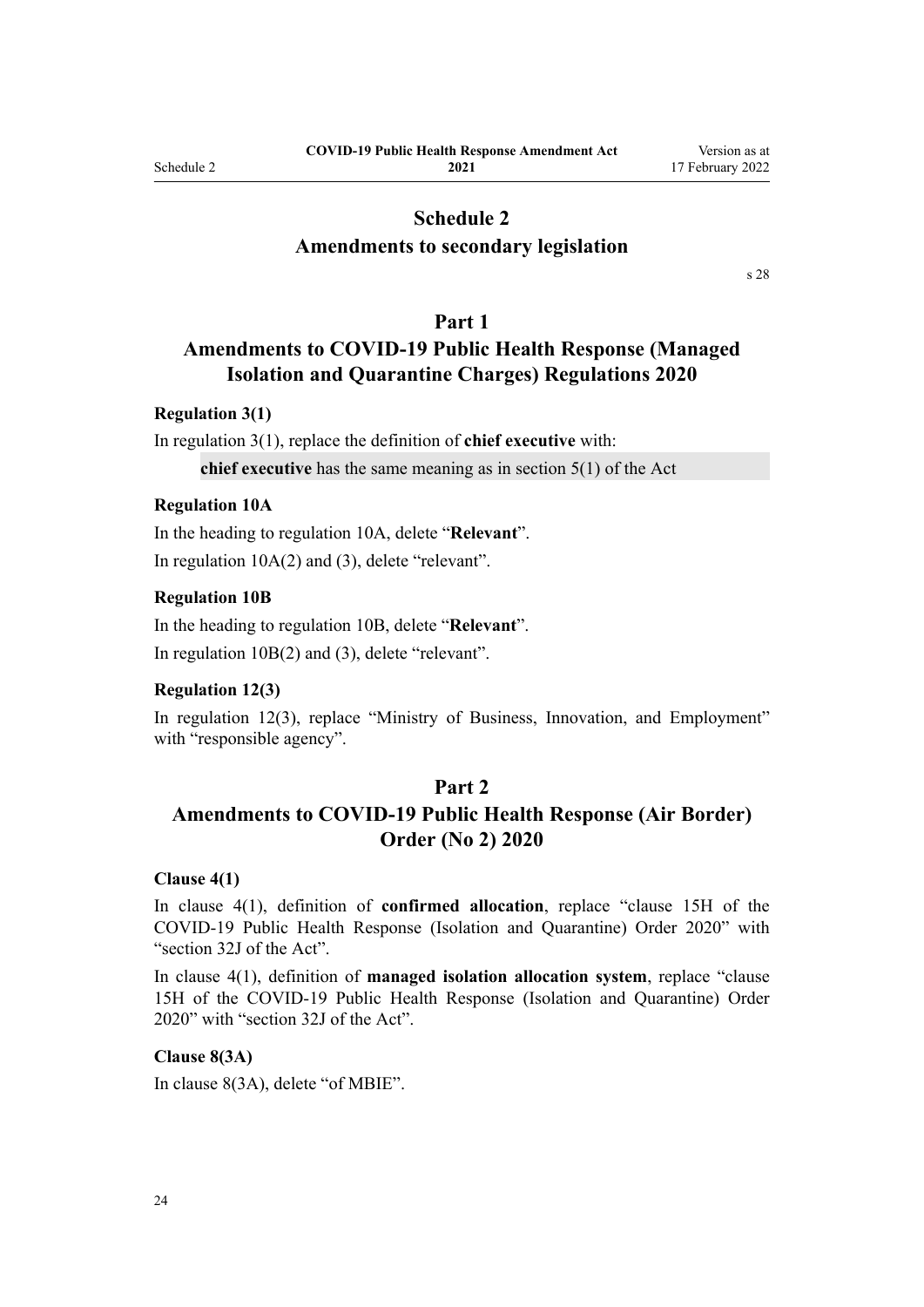# **Part 3**

# **Amendments to COVID-19 Public Health Response (Isolation and Quarantine) Order 2020**

## **Clause 4(1)**

In [clause 4\(1\)](http://legislation.govt.nz/pdflink.aspx?id=LMS401701), definition of **high-risk MIQF**, delete "of MBIE". In [clause 4\(1\)](http://legislation.govt.nz/pdflink.aspx?id=LMS401701), definition of **low-risk MIQF**, delete "of MBIE".

## **Clause 8**

Revoke [clause 8\(2\).](http://legislation.govt.nz/pdflink.aspx?id=LMS401706)

## **Clause 10**

In clause  $10(1)(a)$  and (b), delete "of MBIE".

## **Clause 11**

In clause  $11(4)(a)(ii)$ ,  $(4C)$ , and  $(4D)$ , delete "of MBIE".

## **Clause 12**

In clause  $12(1)(a)$  and (3), delete "of MBIE".

## **Clause 13**

Replace [clause 13](http://legislation.govt.nz/pdflink.aspx?id=LMS401721) with:

#### **13 Leaving place of isolation or quarantine**

- (1) A person is permitted to leave their room at their place of isolation or quaran‐ tine to visit a fellow resident.
- (2) A person leaving their room at their place of isolation or quarantine under this clause must comply with any directions of, or conditions imposed by, the chief executive.

## **Clause 14**

In [clause 14\(1\)\(a\),](http://legislation.govt.nz/pdflink.aspx?id=LMS401723) replace "clause 13(b) to (f)" with "section  $32P(1)(b)$  to (f) of the Act".

In clause  $14(2)(a)$  and (b) and (3), delete "of MBIE".

## **Clause 15**

In clause  $15(1)$  and  $(2)(c)(i)$ , delete "of MBIE".

## **Clause 15GA**

In [clause 15GA](http://legislation.govt.nz/pdflink.aspx?id=LMS585032), revoke the definition of **chief executive**.

## **Subpart 1 of Part 2**

Revoke [subpart 1](http://legislation.govt.nz/pdflink.aspx?id=LMS479127) of Part 2.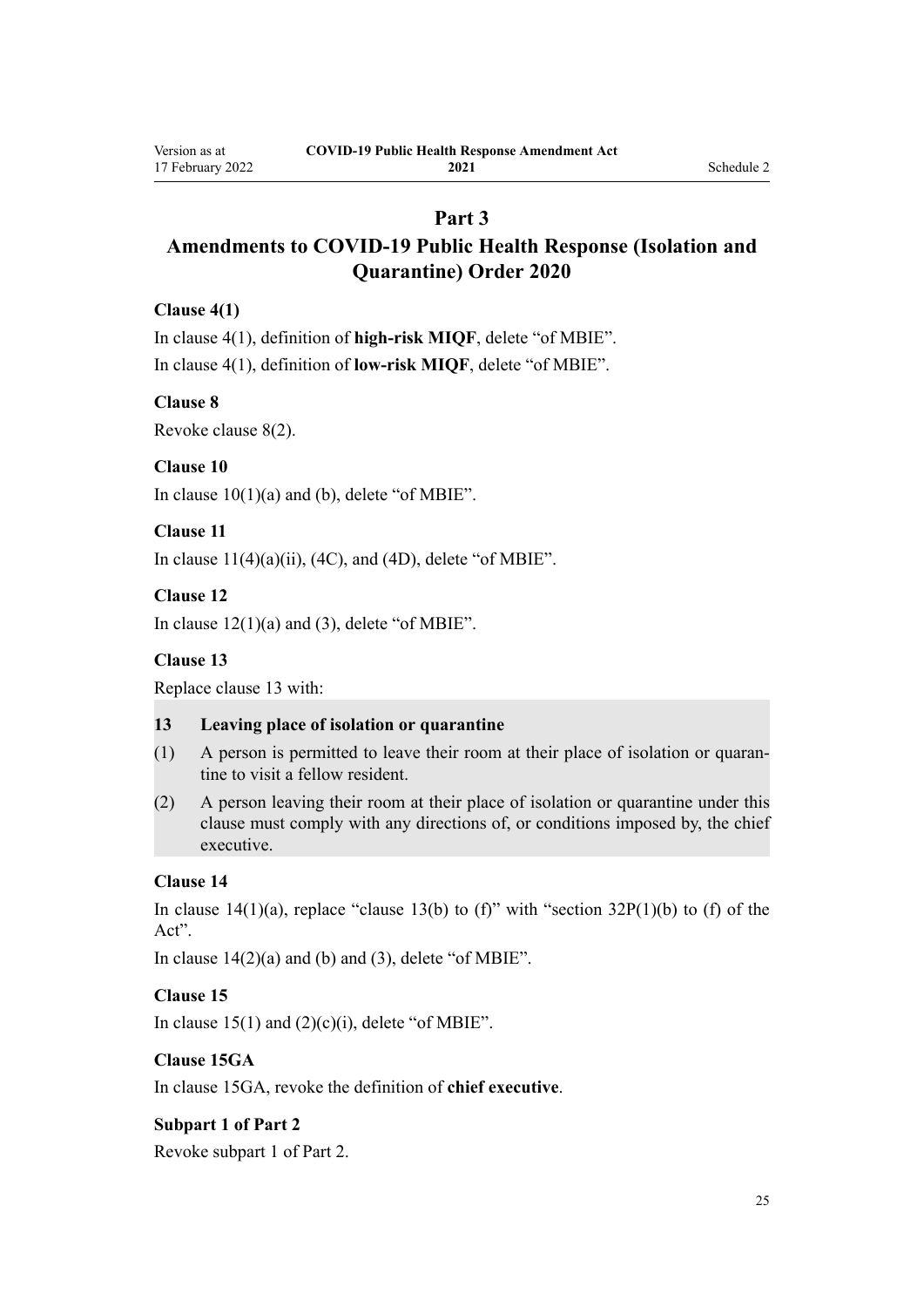Schedule 2

## **Clause 16**

In [clause 16,](http://legislation.govt.nz/pdflink.aspx?id=LMS401727) delete "of MBIE".

# **Part 4 Amendment to COVID-19 Public Health Response (Vaccinations) Order 2021**

## **Clause 9(5)(a)**

In [clause 9\(5\)\(a\)](http://legislation.govt.nz/pdflink.aspx?id=LMS487897), replace "Ministry of Business, Innovation, and Employment" with "responsible agency".